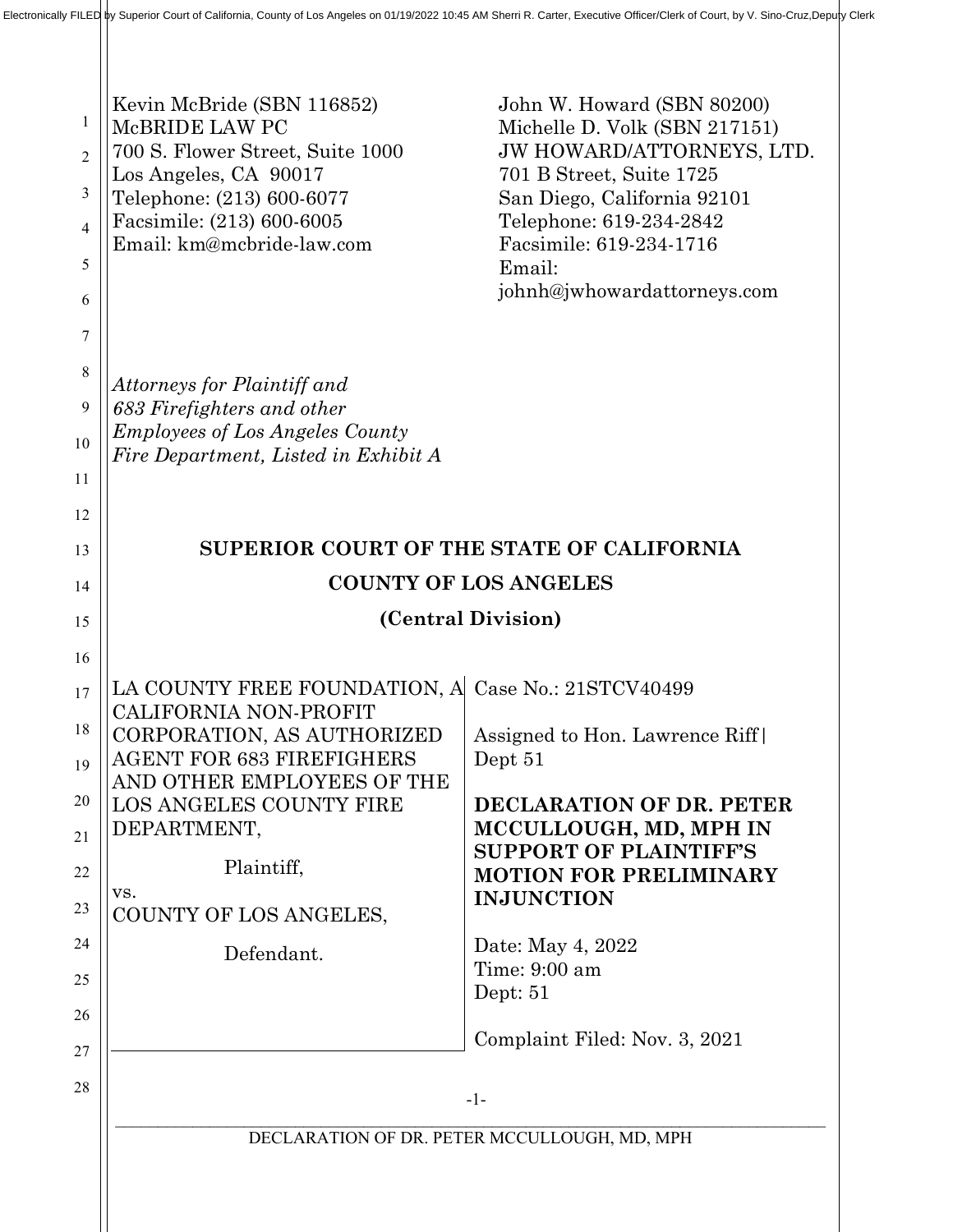I, Dr. Peter McCullough, do hereby declare as follows:

- 1. I am over eighteen years of age. I am competent to give this sworn declaration. I understand that I am swearing or affirming under oath to the truthfulness of the claims made in this affidavit under penalties of perjury; that I have read these statements in this declaration.
- 2. These statements are my understanding of the facts underlying the opinions I render herein. My opinions provided are based on a reasonable degree of medical certainty.

3. I have been engaged by McBride Law PC to render testimony on behalf of plaintiff and its 683 members, including firefighters and other LA County Fire Department employees.

## **EDUCATION AND BACKGROUND**

4. After receiving a bachelor's degree from Baylor University, I completed my medical degree as an Alpha Omega Alpha graduate from the University of Texas Southwestern Medical School in Dallas. I completed my internal medicine residency at the University of Washington in Seattle, a cardiology fellowship including service as Chief Fellow at William Beaumont Hospital, and a master's degree in public health in the field of epidemiology at The University of Michigan. I am board certified in internal medicine and cardiovascular disease and hold an additional certification in clinical lipidology, and previously echocardiography.

5. I participate in the maintenance of certification programs by the American Board of Internal Medicine for both Internal Medicine and Cardiovascular Diseases. I practice internal medicine and clinical cardiology as well as teach, conduct research, and I am an active scholar in medicine with roles as an author, editor-in-chief of a peer-reviewed journal, editorialist, and reviewer at dozens of major medical journals and textbooks.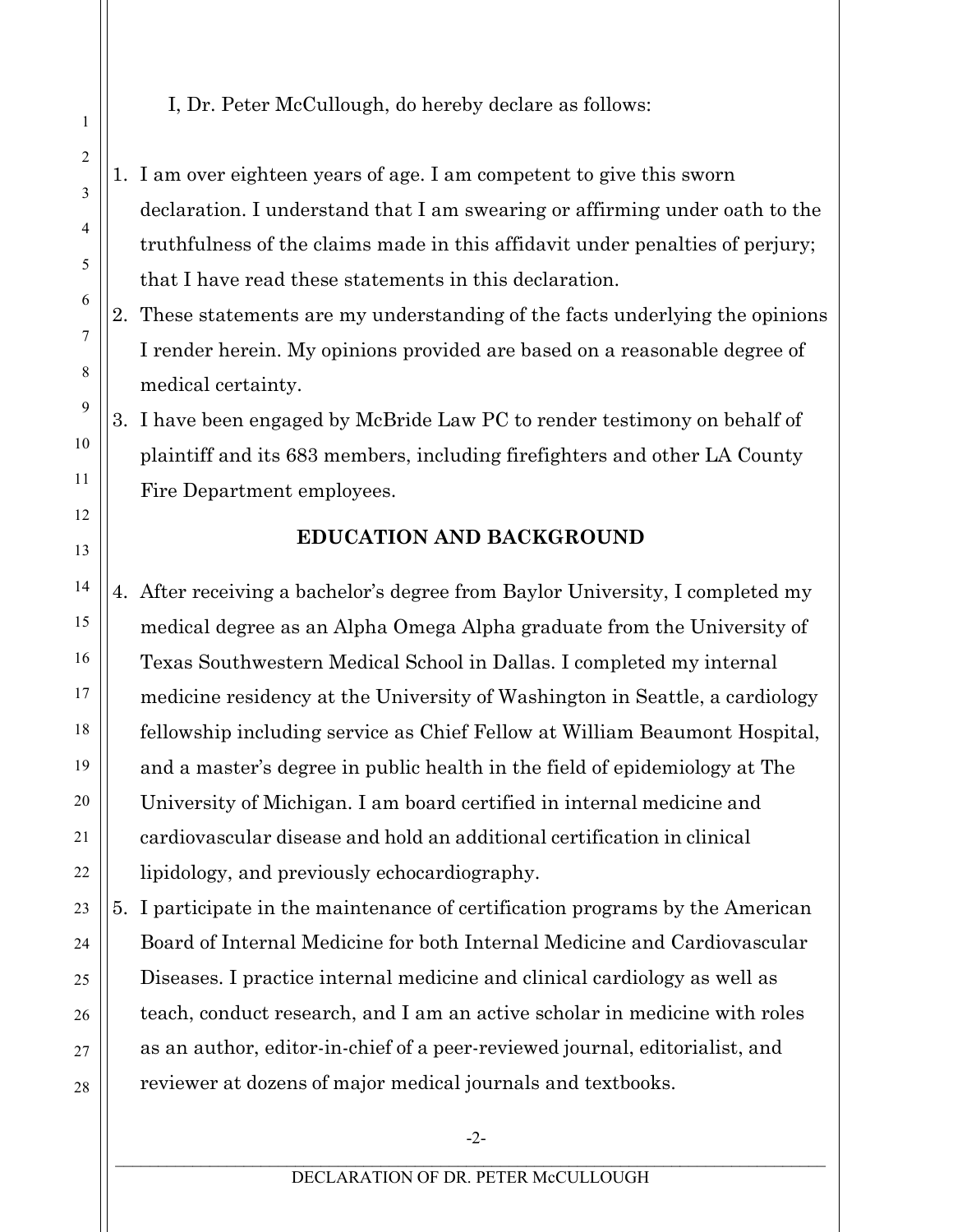#### **CLINICAL TRIALS EXPERIENCE**

6. I have led clinical, education, research, and program operations at major academic centers (Henry Ford Hospital, Oakland University William Beaumont School of Medicine) as well as academically oriented community health systems. I spearheaded the clinical development of in vitro natriuretic peptide and neutrophil gelatinase associated lipocalin assays in diagnosis, prognosis, and management of heart and kidney disease now used worldwide. I also led the first clinical study demonstrating the relationship between severity of acute kidney injury and mortality after myocardial infarction. I have contributed to the understanding of the epidemiology of chronic heart and kidney disease through many manuscripts from the Kidney Early Evaluation Program Annual Data Report published in the American Journal of Kidney Disease and participated in clinical trial design and execution in cardiorenal applications of acute kidney injury, hypertension, acute coronary syndromes, heart failure, and chronic cardiorenal syndromes. I participated in event adjudication (involved attribution of cause of death) in trials of acute coronary syndromes, chronic kidney disease, heart failure, and data safety and monitoring of antidiabetic agents, renal therapeutics, hematology products, and gastrointestinal treatments. I have served as the chairman or as a member of over 20 randomized trials of drugs, devices, and clinical strategies. Sponsors have included pharmaceutical manufacturers, biotechnology companies, and the National Institutes of Health.

1

2

3

4

5

6

7

8

9

10

11

12

13

14

15

16

17

18

19

20

21

22

23

24

25

26

27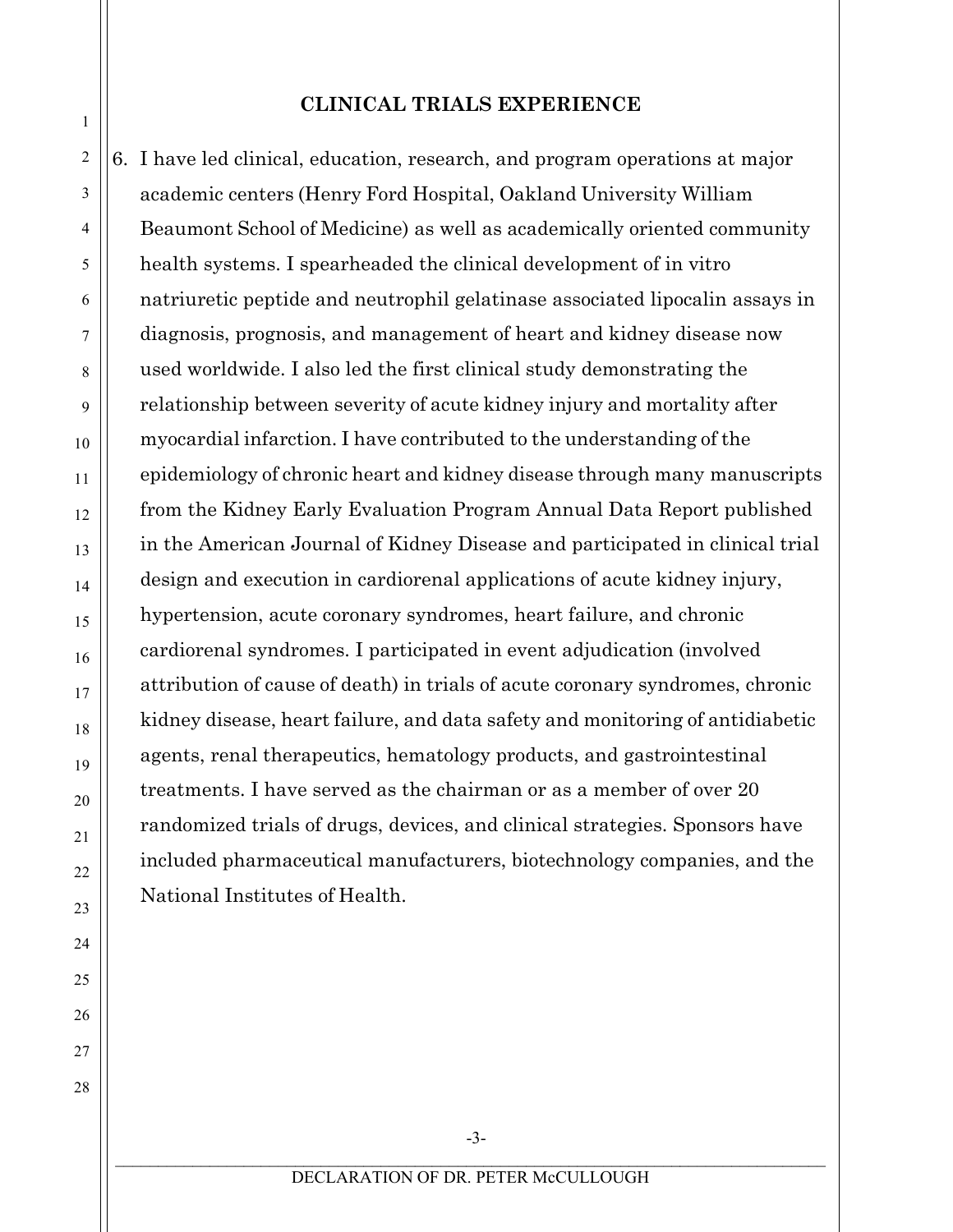#### **LECTURES AND RELATED**

7. I frequently lecture and advise on internal medicine, nephrology, and cardiology to leading institutions worldwide. I am recognized by my peers for my work on the role of chronic kidney disease as a cardiovascular risk state. I have over 1,000 related scientific publications, including the "Interface between Renal Disease and Cardiovascular Illness" in *Braunwald's Heart Disease Textbook*. My works have appeared in the *New England Journal of Medicine*, *Journal of the American Medical Association*, and other top-tier journals worldwide. I am a senior associate editor of the *American Journal of Cardiology*.

8. I have testified before the U.S. Senate Committee on Homeland Security and Governmental Affairs, the U.S. Food and Drug Administration Cardiorenal Advisory Panel and its U.S. Congressional Oversight Committee, The New Hampshire Senate, the Colorado House of Commons, and the Texas Senate Committee on Health and Human Services. I am a Fellow of the American College of Cardiology, the American Heart Association, the American College of Physicians, the American College of Chest Physicians, the National Lipid Association, the Cardiorenal Society of America, and the National Kidney Foundation; and I am also a Diplomate of the American Board of Clinical Lipidology.

#### **AWARDS**

9. In 2013, I was honored with the International Vicenza Award for Critical Care Nephrology for my contribution and dedication to the emerging problem of cardiorenal syndromes. I am a founding member of Cardiorenal Society of America, an organization dedicated to bringing together cardiologists and nephrologists and engage in research, improved quality of care, and community outreach to patients with both heart and kidney disease. I am the current President of the Cardiorenal Society of America,

-4-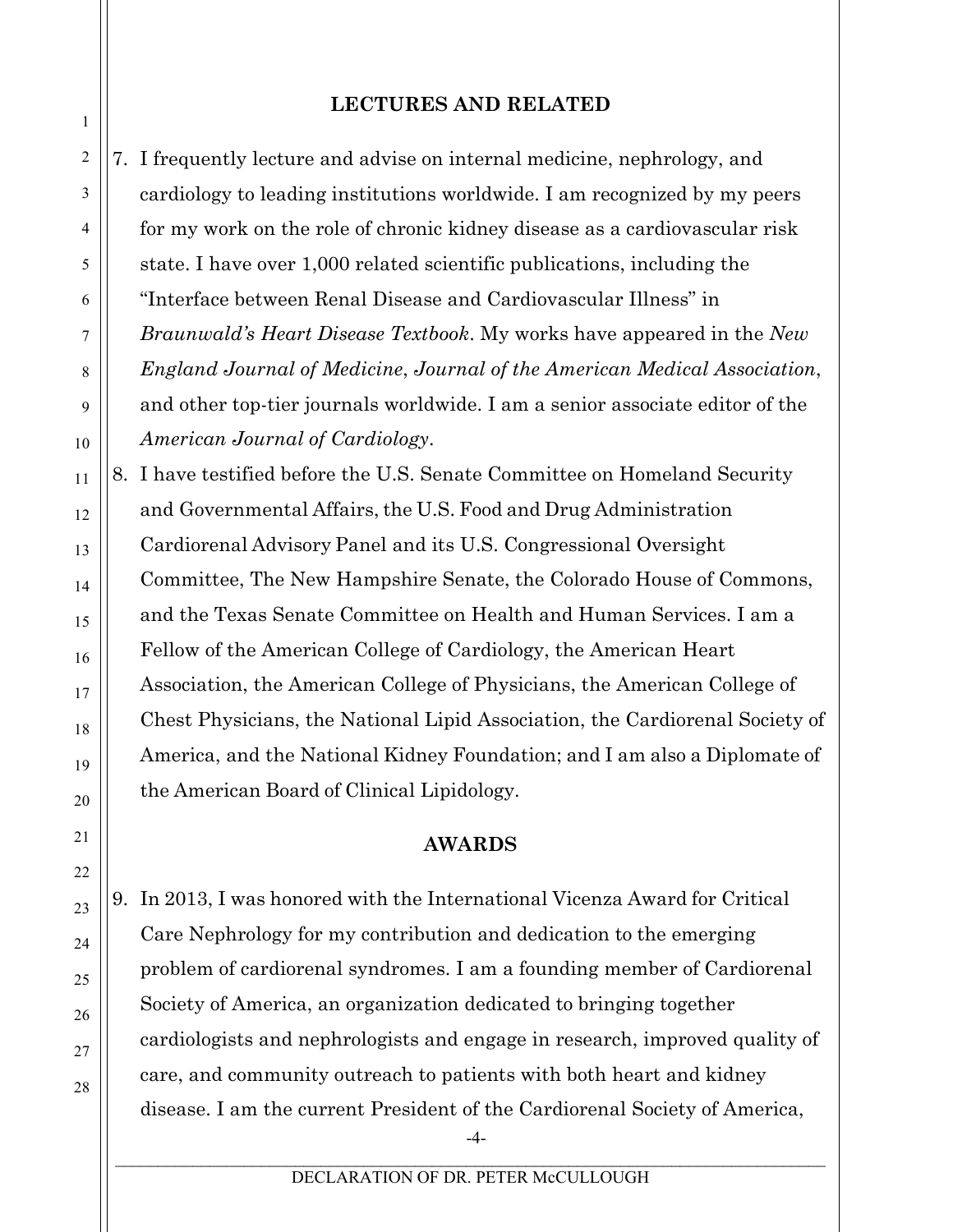an expert organization dedicated to advancing research and clinical care for patients who have combined heart and kidney disease.

### **EDITORIAL POSITIONS**

10.I am the former Editor-in-Chief of *Cardiorenal Medicine*, a primary research journal listed by the National Library of Medicine which is the only publication with a primary focus on research concerning patients with combined heart and kidney disease. Finally, I am the current Editor-in-Chief of Reviews in Cardiovascular Medicine, a widely read journal that publishes reviews on contemporary topics in cardiology and is also listed by the National Library of Medicine.

### **COVID-19 CONTRIBUTIONS**

11.Since the outset of the COVID-19 pandemic, I have been a leader in the medical response to the COVID-19 disaster and have published "Pathophysiological Basis and Rationale for Early Outpatient Treatment of SARS-CoV-2 (COVID-19) Infection," the first synthesis of sequenced multidrug treatment of ambulatory patients infected with SARS-CoV-2 in the American Journal of Medicine and updated in *Reviews in Cardiovascular Medicine*. I have 52 peer-reviewed publications on the COVID-19 infection cited in the National Library of Medicine.

12.Through a window to public policymakers, I have contributed extensively on issues surrounding the COVID-19 crisis in a series of OPED's for *The Hill* in 2020. I testified on the SARS-CoV-2 outbreak in the U.S. Senate Committee on Homeland Security and Governmental Affairs on November 19, 2020. I testified on lessons learned from the pandemic response in the Texas Senate Committee on Health and Human Services on March 10, 2021, and on early treatment of COVID-19 at the Colorado General Assembly on March 31,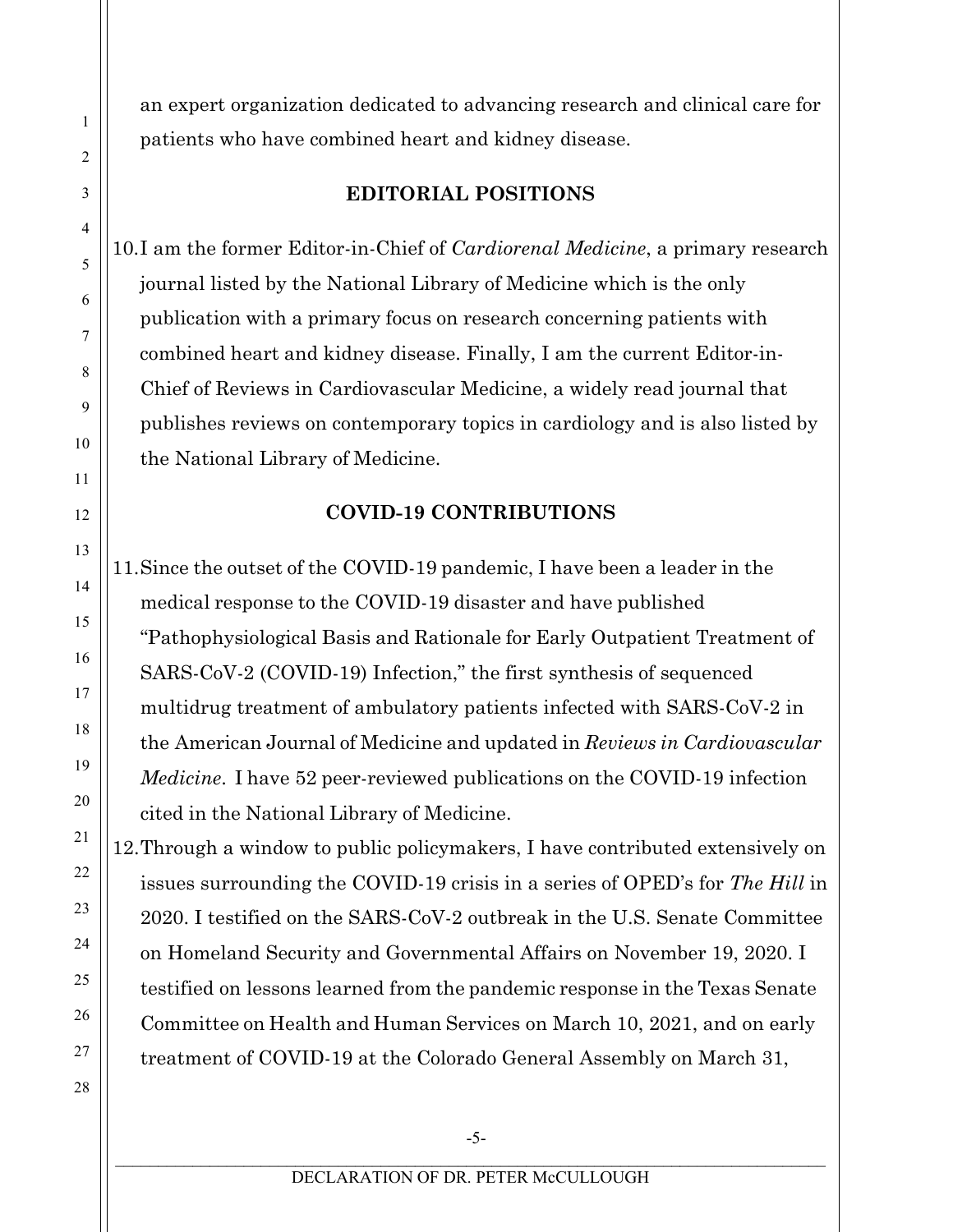2021. Additionally, I testified in the New Hampshire Senate on legislation concerning the investigational COVID-19 vaccine on April 14, 2020. 13.My expertise on the SARS-CoV-2 infection and COVID-19 syndrome, like that of infectious disease specialists, is approximately 18 months old with the review of hundreds of manuscripts and with the care of many patients with acute COVID-19, post-COVID-19 long-hauler syndromes, and COVID-19 vaccine injury syndromes including neurologic damage, myocarditis, and a variety of other internal medicine problems that have occurred after the mRNA and adenoviral DNA COVID-19 vaccines.

14.I have formed my opinions in close communications with many clinicians around the world based on in part our collective clinical experience with acute and convalescent COVID-19 cases as well as closely following the preprint and published literature on the outbreak. I have specifically reviewed key published rare cases and reports concerning the possible recurrence of SARS- CoV-2 in patients who have survived an initial episode of COVID-19 illness.

## **COVID-19 VACCINE RESEARCH AND DEVELOPMENT**

15.The COVID-19 genetic vaccines (Pfizer, Moderna, J&J) skipped testing for genotoxicity, mutagenicity, teratogenicity, and oncogenicity. In other words, it is unknown whether or not these products will change human genetic material, cause birth defects, reduce fertility, or cause cancer.

16.The Pfizer, Moderna, and J&J vaccines are considered "genetic vaccines", or vaccines produced from gene therapy molecular platforms which according to US FDA regulatory guidance are classified as gene delivery therapies and should be under a 15-year regulatory cycle with annual visits for safety evaluation by the research sponsors. FDA. Food and Drug Administration. (Long Term Follow-up After Administration of Human Gene Therapy Products. Guidance for Industry. FDA-2018-D-2173. 2020. Accessed July 13,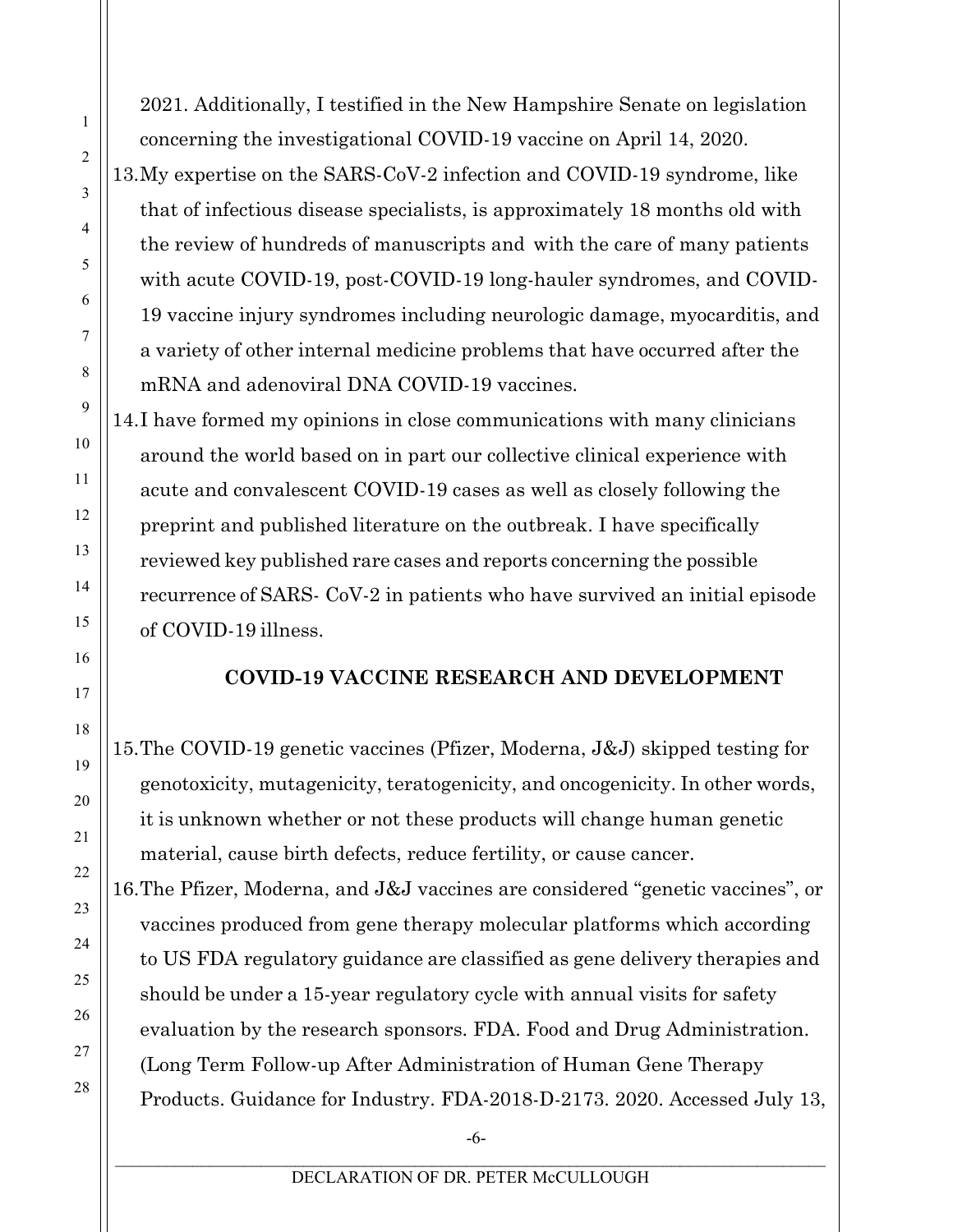2021, at https[://www.fda.gov/regulatory-information/search-fda-guidance](about:blank)documents/long-term-follow-after-administration-human-gene-therapyproducts.

17.The FDA has "advised sponsors to observe subjects for delayed adverse eventsfor as long as 15 years following exposure to the investigational gene therapy product, specifying that the long-term follow-up observation should include a minimum of five years of annual examinations, followed by ten years of annual queries of study subjects, either in person or by questionnaire." (emphasis added) Thus, the administration of the Moderna, Pfizer, and J&J vaccines should not be undertaken without the proper consent and arrangements for long-term follow-up which are currently not offered in the US. (See, EUA briefing documents for commitments as to follow up: Moderna, Pfizer, J&J). They have a dangerous mechanism of action in that they all cause the body to make an uncontrolled quantity of the pathogenic wild-type spike protein from the SARS-CoV-2 virus for at least two weeks probably a longer period based on the late emergence of vaccine injury reports. This is unlike all other vaccines where there is a set amount of antigen or live-attenuated virus. This means for Pfizer, Moderna, and J&J vaccines it is not predictable among patients who will produce more or less of the spike protein. The Pfizer, Moderna, and J&J vaccines because they are different, are expected to produce different libraries of limited antibodies to the now extinct wild-type spike protein.

18.We know the spike protein produced by the vaccines is obsolete because the 17th UK Technical Report on SARS-CoV-2 Variants issued June 25, 2021, and the CDC June 19, 2021, Variant Report both indicate the SARS-CoV-2 wild type virus to which all the vaccines were developed is now extinct. https://assets.publishing.service.gov.uk/government/uploads/system/uploads /attachment\_data/file/1001354/Variants\_of\_Concern\_VOC\_Technical\_Briefi ng\_17.pdf; https://COVID-19.cdc.gov/COVID-19-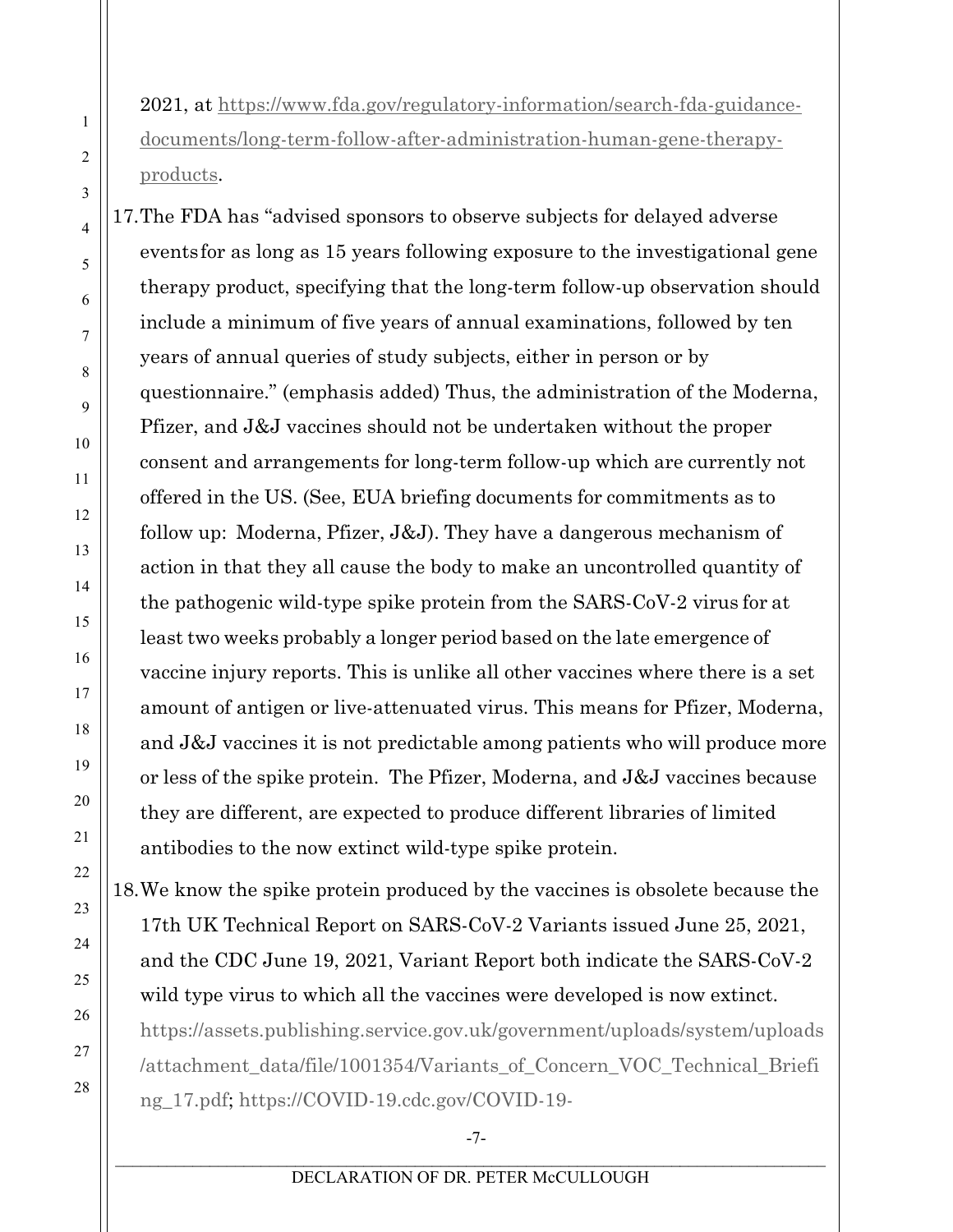datatracker/?CDC\_AA\_refVal=https%3A%2F%2Fwww.cdc.gov%2Fcoronavir us%2F2019 ncov%2Fcases-updates%2Fvariant-proportions.html#variantproportions.

1

2

3

4

5

6

7

8

9

10

11

12

13

14

15

16

17

18

19

20

21

22

23

24

25

26

19.The spike protein itself has been demonstrated to injure vital organs such as the brain, heart, lungs, as well as damage blood vessels and directly cause blood clots. Additionally, because these vaccines infect cells within these organs, the generation of spike protein within heart and brain cells, in particular, causes the body's own immune system to attach to these organs. This is abundantly apparent with the burgeoning number of cases of myocarditis or heart inflammation among individuals below age 30 years. 20.Because the US FDA and CDC have offered no interpretation of overall safety of the COVID-19 vaccines according to the manufacturer or as a group, nor have they offered methods of risk mitigation for these serious adverse effects which can lead to permanent disability or death, no one should be pressured, coerced, receive the threat or reprisal, or be mandated to receive one of these investigational products against their will. Because the vaccine centers, CDC, FDA, and the vaccine manufacturers ask for the vaccine recipient to grant indemnification on the consent form before injection, all injuries incurred by the person are at their own cost which can be prohibitive depending on the needed procedures, hospitalizations, rehabilitation, and medications.

21.In general, it is never good clinical practice to widely utilize novel biological products in populations that have not been tested in registrational trials. For COVID-19 vaccines, this includes COVID-19 survivors, those with prior suspected COVID-19 infection, those with positive SARS-CoV-2 serologies, pregnant women, and women of childbearing potential who cannot assure contraception.

27 28 22.It is never good research practice to perform a large-scale clinical investigation without the necessary structure to ensure the safety and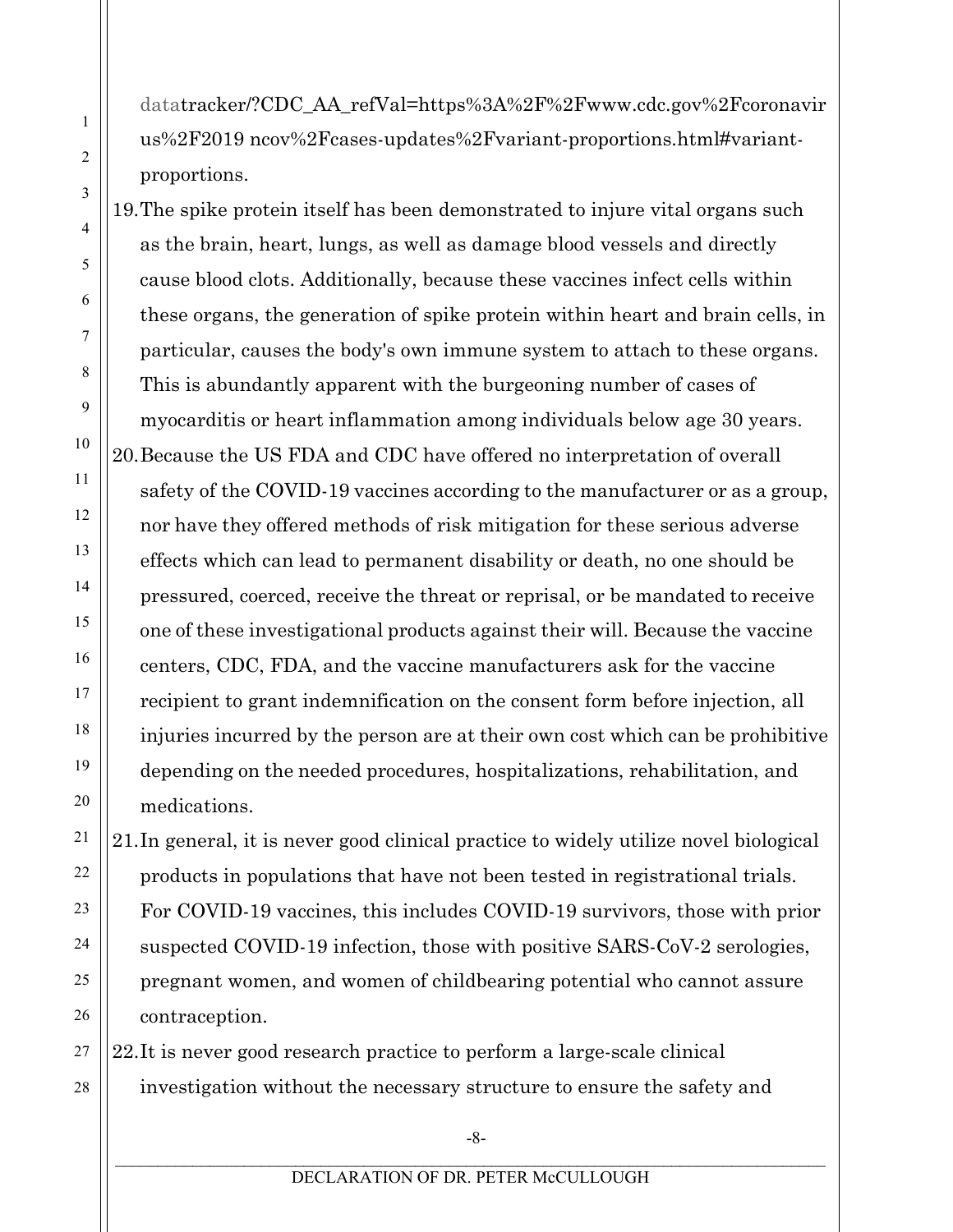protection of human subjects. These structures include a critical event committee, data safety monitoring board, and human ethics committee. These groups in large studies work to objectively assess the safety of the investigational product and research integrity. The goal is mitigating risk and protecting human subjects. It is my understanding that the COVID-19 vaccine program is sponsored by the CDC and FDA and has none of these safety structures in place. It is my assessment, that the COVID-19 clinical investigation has provided no meaningful risk mitigation for subjects (restricting groups, a special assessment of side effects, follow-up visits, or changes in the protocol to ensure or improve the safety of the program).

## **THE DELTA VARIANT**

23. As of September 2021, the Delta variant of SARS-CoV-2 accounted for the 98.9% of present ( https://covid.cdc.gov/covid-datatracker/#variant-proportions) cases in the United Kingdom, Israel, and the United States.( Because of progressive mutation of the spike protein, the virus has achieved an immune escape from the COVID-19 vaccines with the most obvious example being Israel where indiscriminate vaccination achieved 80% immunization rates. This promoted the emergence of the Delta variant as the dominant strain by September, 2021. Because the Delta variant is not adequately covered by the Pfizer COVID-19 vaccine, >80% of Israeli COVID- 19 cases occurred in persons fully vaccinated. This confirms the failure of the vaccines against the Delta variant of COVID-19. Source: https://datadashboard.health.gov.il/COVID-

19019/general

24.In the SARS-CoV-2 variants of concern and variants under investigation in England Technical briefing 17 25 June 2021, 92,056 cases had the Delta variant and 50/7235 fully vaccinated and 44/53,822 of the unvaccinated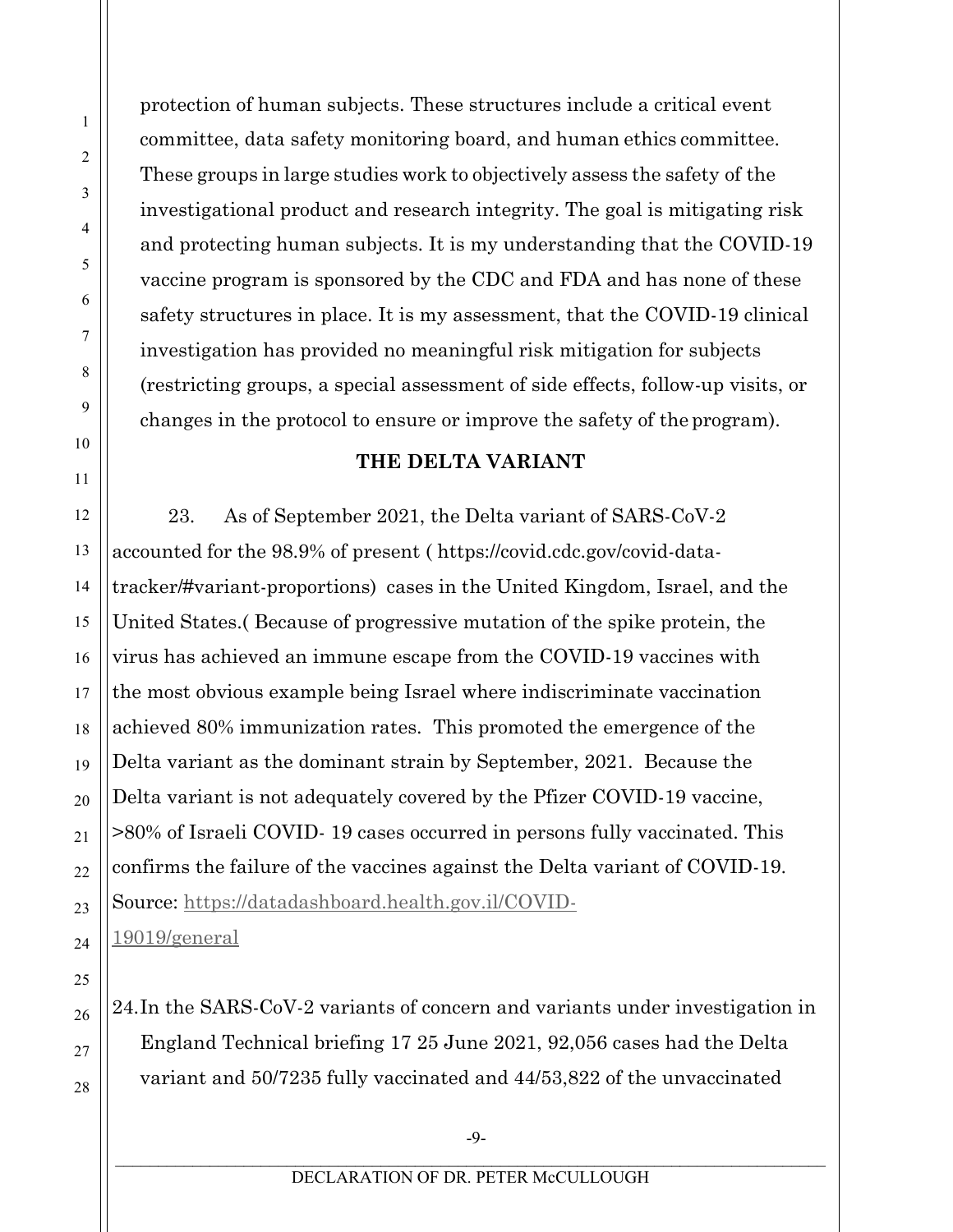died. This indicates that the fully vaccinated who contract the Delta variant have an 8.6-fold increased risk for death, (95% CI 5.73-12.91), p < 0.0001, as compared to those who chose to remain unvaccinated,

https://assets.publishing.service.gov.uk/government/uploads/system/uploads/ attachment\_data/file/1001354/Variants\_of\_Concern\_VOC\_Technical\_Briefin g\_17.pdf

25.The CDC has published a report titled: "Outbreak of SARS-CoV-2 Infections, Including COVID-19 Vaccine Breakthrough Infections, Associated with Large Public Gatherings — Barnstable County, Massachusetts, July 2021" demonstrating complete failure of the COVID-19 in controlled spread of SARS-CoV-2 in congregate settings. My interpretation of this report is that the vaccines are not sufficiently effective to make the elective, investigation vaccine recommended for use beyond individual preference.

https[://www.cdc.gov/mmwr/volumes/70/wr/pdfs/mm7031e2-H.pdf](about:blank) 

*See table immediately below.*

1

2

3

4

5

6

7

8

9

10

11

12

13

14

15

16

17

18

19

20

21

22

23

24

25

26

27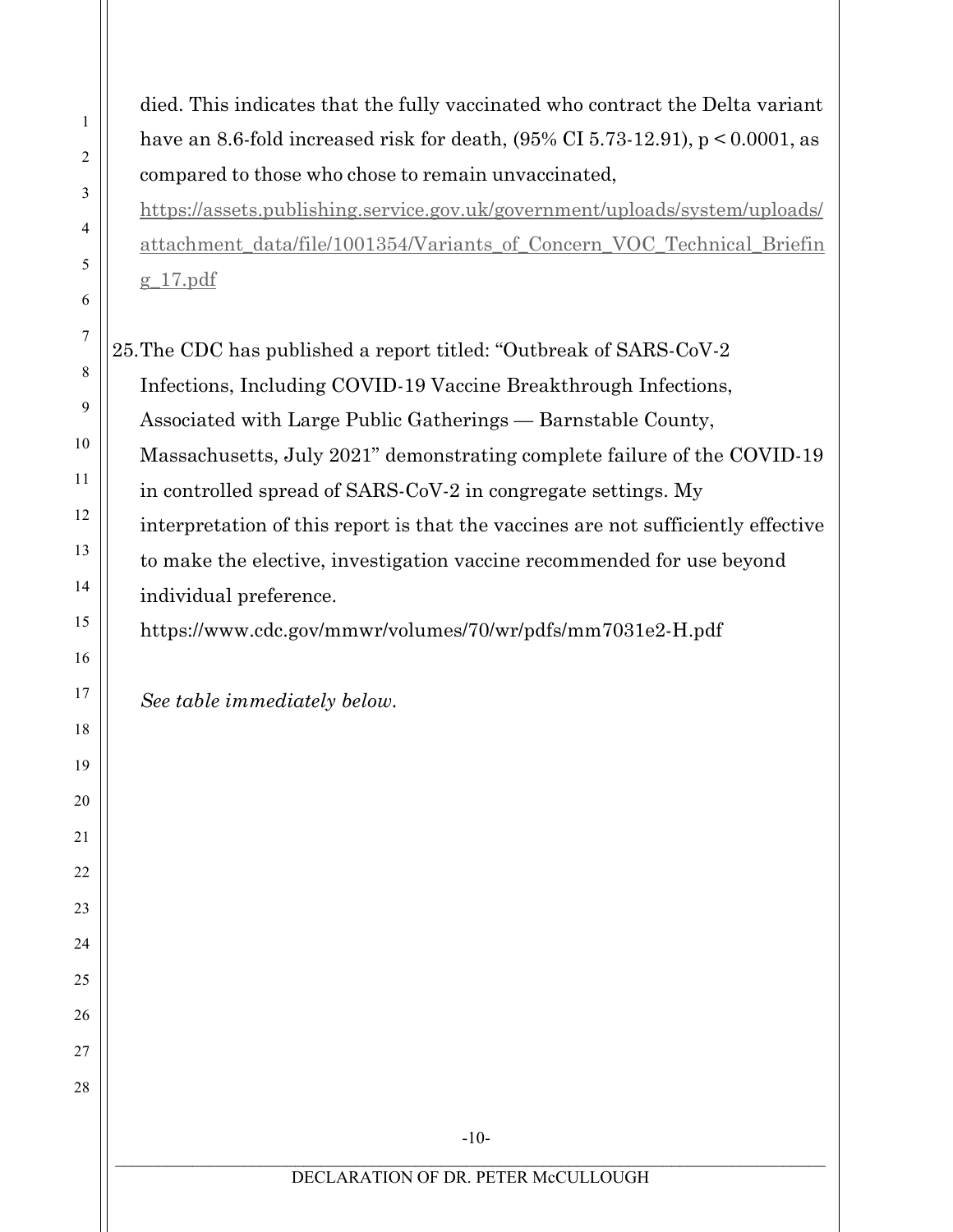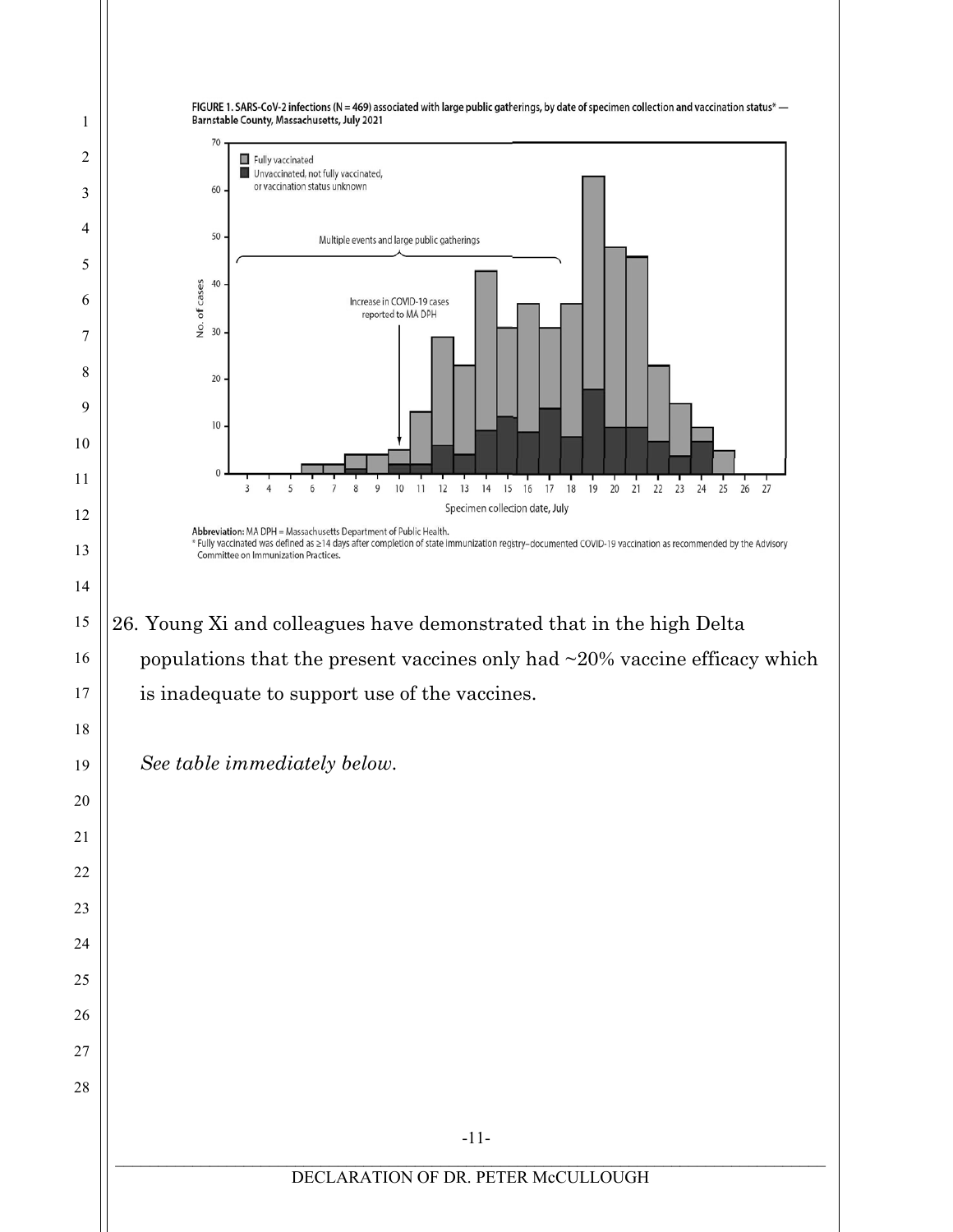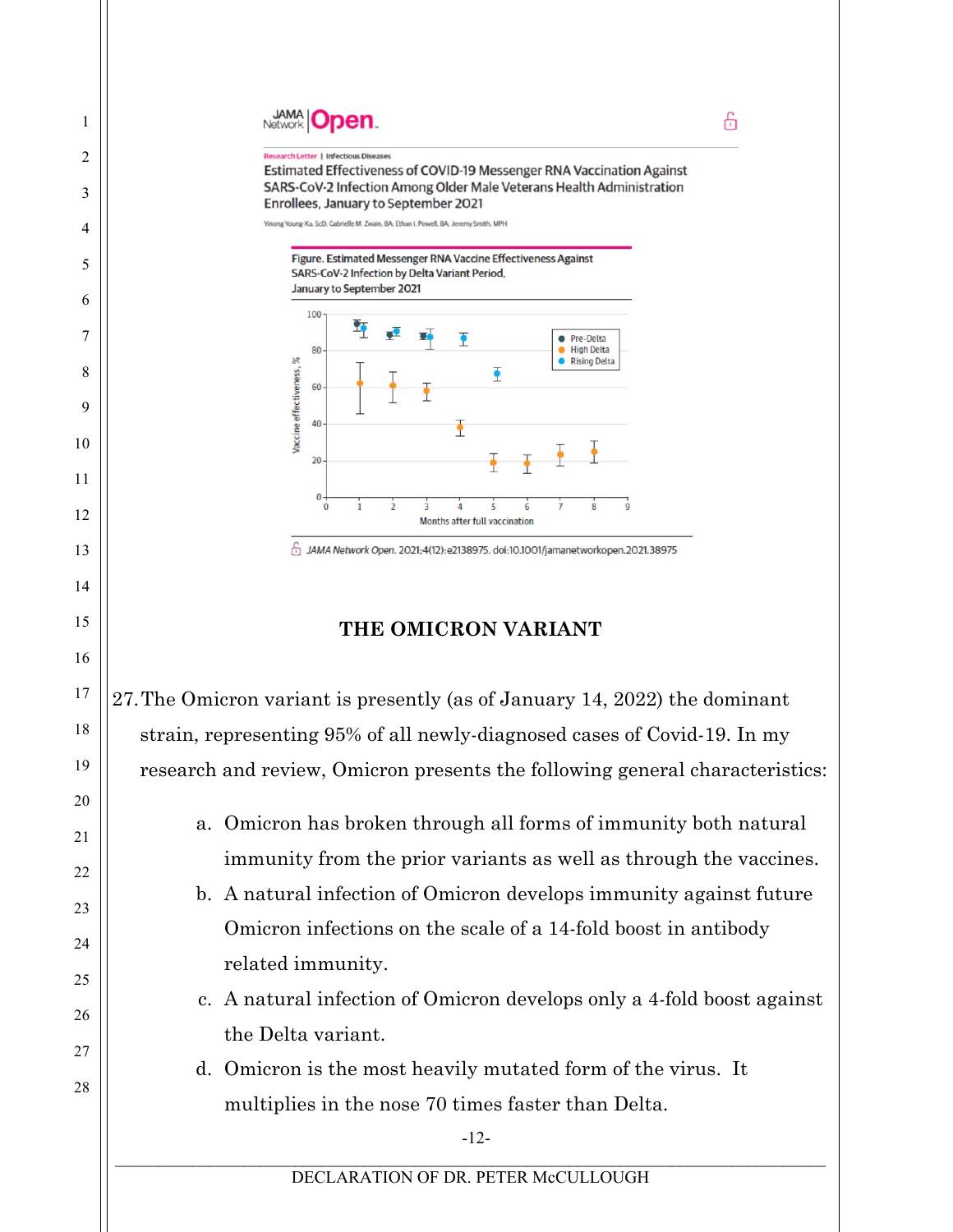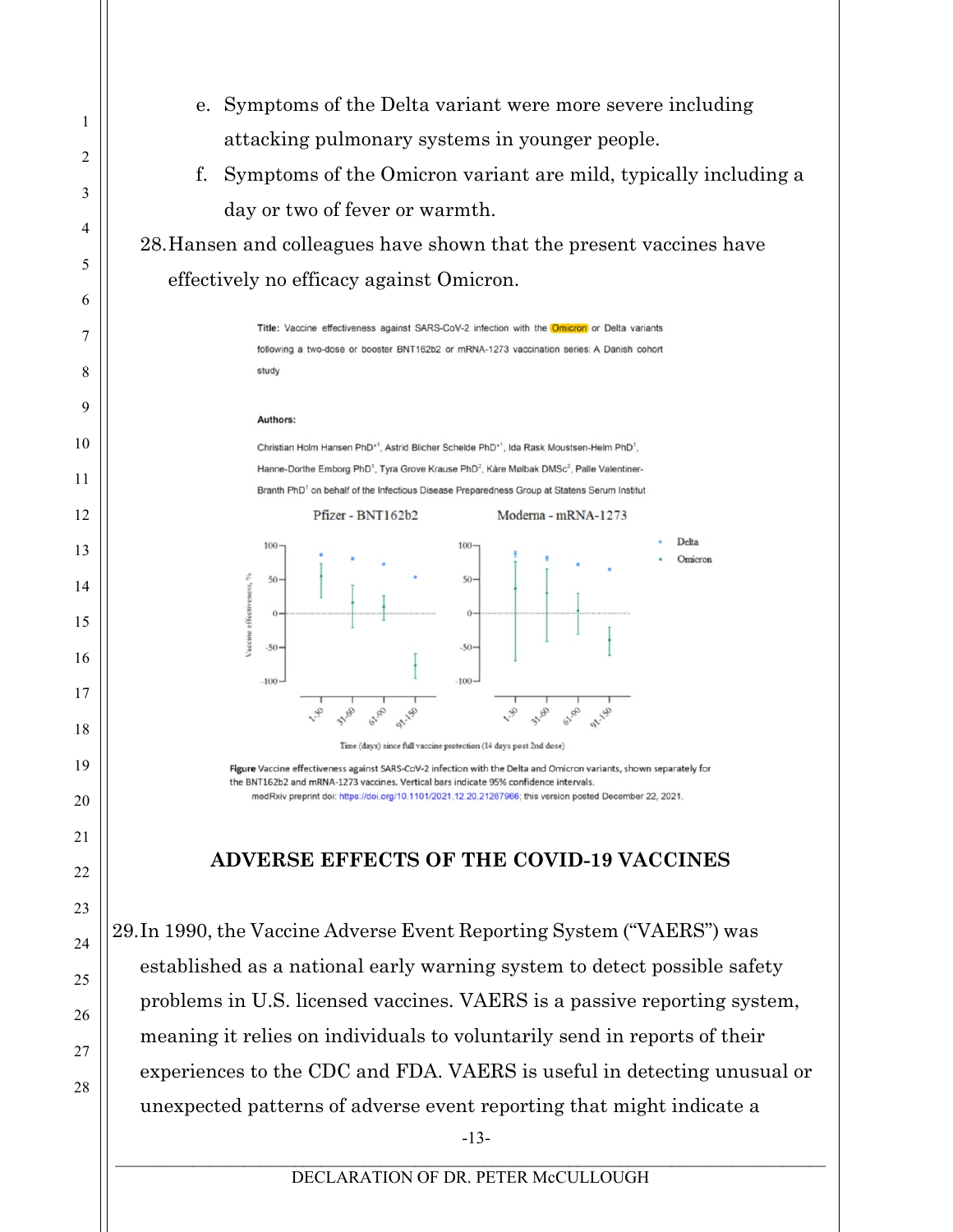possible safety problem with a vaccine.

1

2

3

4

5

6

7

8

9

10

11

12

13

14

15

16

17

18

19

20

21

22

23

24

25

26

27

28

30.COVID-19 vaccine adverse events account for 98% of all vaccine-related AEs from December 2020 through the present in VAERS.

31.There are emerging trends showing that the vaccine is especially risky for those 12- 29 in my expert medical opinion with complications in the cardiovascular, neurological, hematologic, and immune systems. (See, Rose J, et al). Increasingly the medical community is acknowledging the possible risks and side effects including myocarditis, Bell's Palsy, Pulmonary Embolus, Pulmonary Immunopathology, and severe allergic reaction causing anaphylactic shock. See Chien-Te Tseng, Elena Sbrana, Naoko Iwata- Yoshikawa, Patrick C Newman, Tania Garron, Robert L Atmar, Clarence J Peters, Robert B Couch, Immunization with SARS coronavirus vaccines leads to pulmonary immunopathology on challenge with the SARS virus, https://pubmed.ncbi.nlm.nih.gov/22536382/ (last visited June 21, 2021); Centers for Disease Control and Prevention, Allergic Reactions Including Anaphylaxis After Receipt of the First Dose of Pfizer-BioNTech COVID-19 Vaccine—United States, December 14– 23, 2020 (Jan 15, 2021), http[s://www.cdc.gov/mmwr/volumes/70/wr/mm7002e1.htm](about:blank) (last visited June 26, 2021).

32.The Centers for Disease Control has held emergency meetings on this issue and the medical community is responding to the crisis. It is known that myocarditis causes injury to heart muscle cells and may result in permanent heart damage resulting in heart failure, arrhythmias, and cardiac death. These conditions could call for a lifetime need for multiple medications, implantable cardio defibrillators, and heart transplantation. Heart failure has a five-year 50% survival and would markedly reduce the lifespan of a child or young adult who develops this complication after vaccine-induced myocarditis (ref McCullough PA Reach Study). 33.COVID-19 vaccine-induced myocarditis has a predilection for young males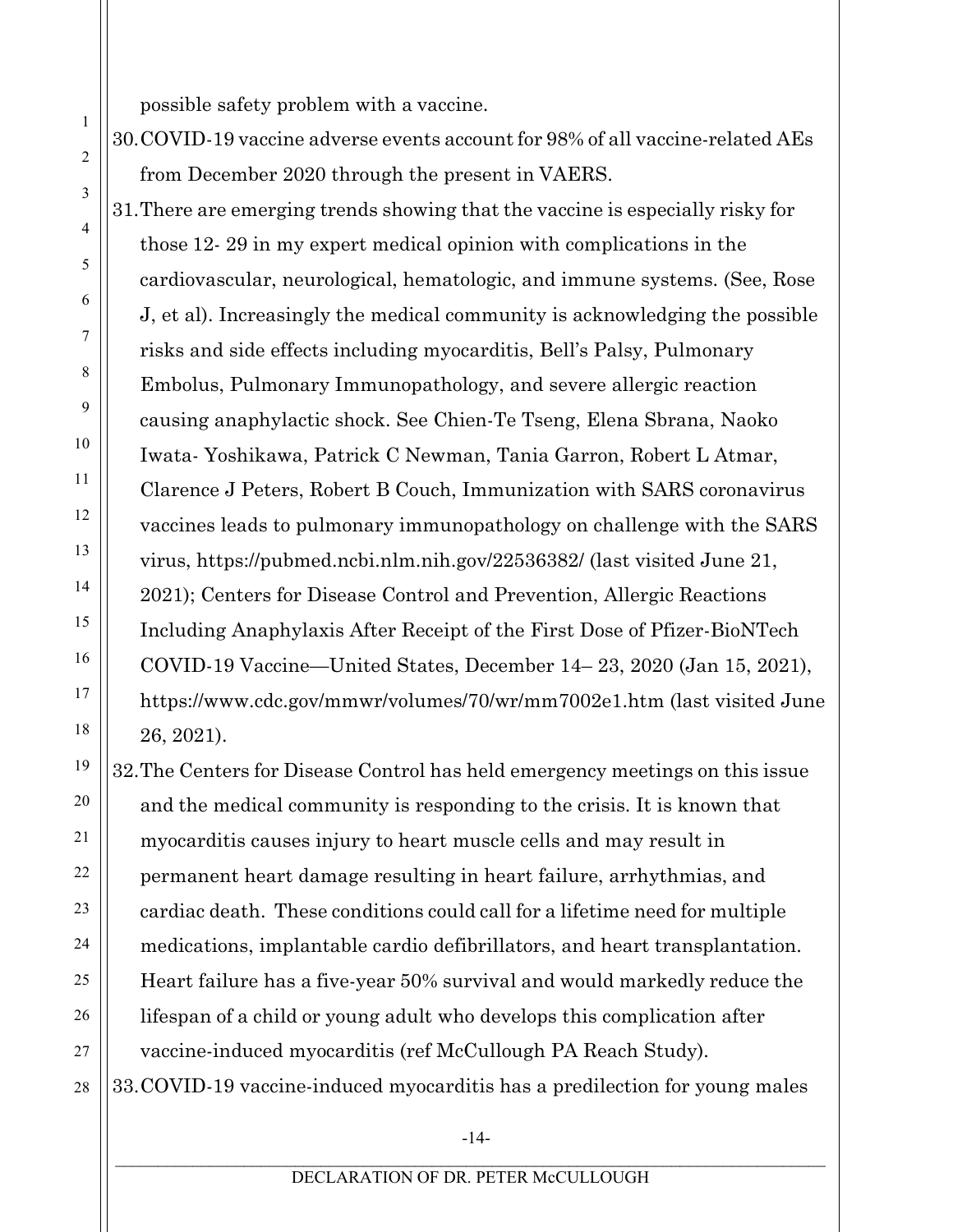below age 30 years. The Centers for Disease Control has held emergency meetings on this issue and the medical community is responding to the crisis and the US FDA has issued a warning on the Pfizer and Moderna vaccines for myocarditis. In the cases reviewed by the CDC and FDA, 90% of children with COVID-19 induced myocarditis developed symptoms and clinical findings sufficiently severe to warrant hospitalization. Because this risk is not predictable and the early reports may represent just the tip of the iceberg, no individual under age 30 under any set of circumstances should feel obliged to take this risk with the current genetic vaccines particularly the Pfizer and Moderna products. https[://www.fda.gov/news-events/press](about:blank)[announcements/coronavirus-COVID-19-update-](about:blank) june-25-2021. 34.Multiple recent studies and news reports detail people 18-29 dying from

myocarditis after receiving the COVID-19 vaccine. According to the CDC, 475 cases of pericarditis and myocarditis have been identified in vaccinated citizens aged 30 and younger. See FDA, Vaccines and Related Biological Products Advisory Committee June 10, 2021, Meeting Presentation, https:/[/www.fda.gov/media/150054/download#page=17](about:blank#page%3D17) (last visited June 21, 2021).

35.The FDA found that people 12-24 account for 8.8% of the vaccines administrated, but 52% of the cases of myocarditis and pericarditis were reported. Id.

*See table immediately below*.

1

2

3

4

5

6

7

8

9

10

11

12

13

14

15

16

17

18

19

20

21

22

23

24

25

26

27

28

-15-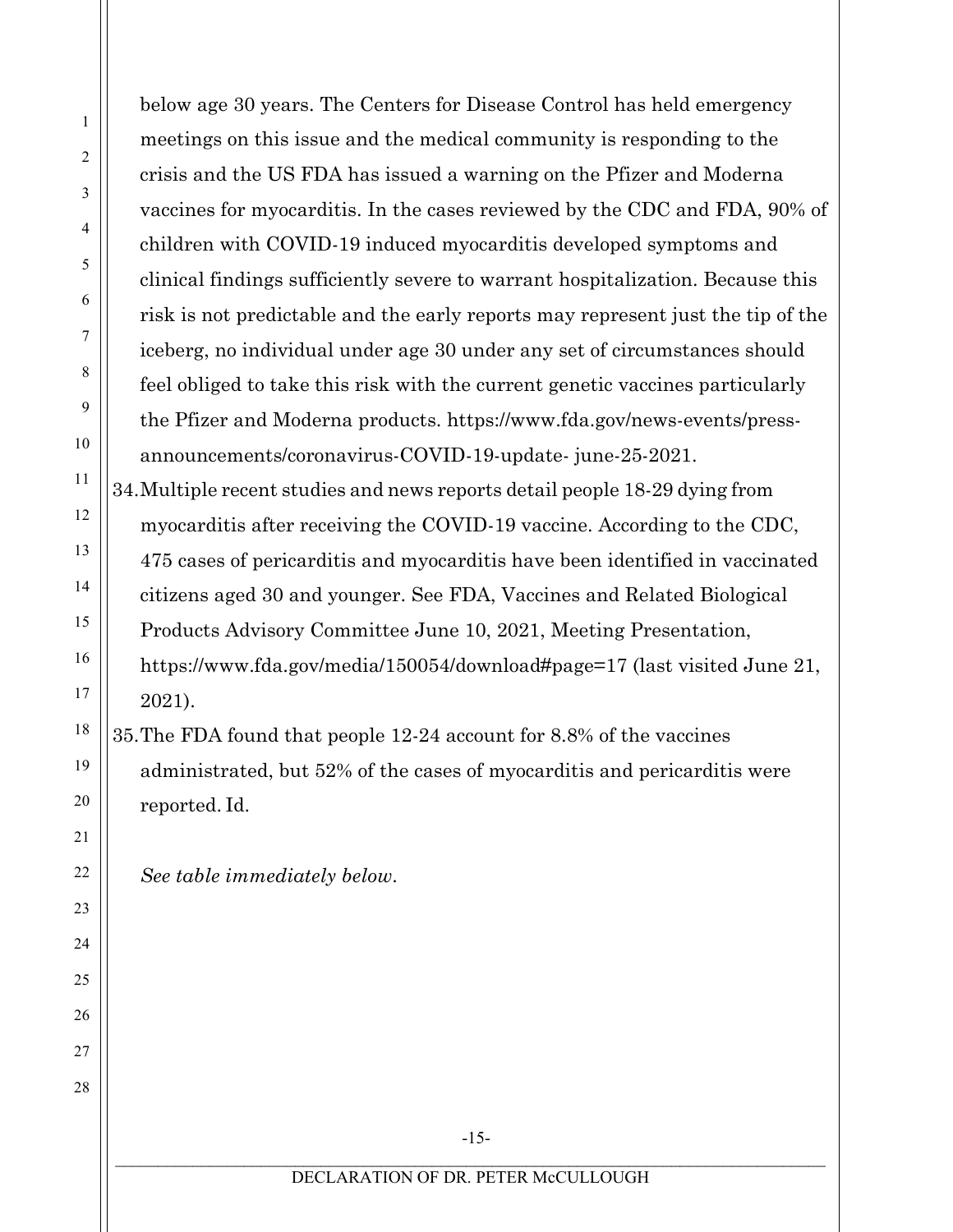

36.Further, the CDC announced in June 2021 that the vaccine is "likely linked" to myocarditis. Advisory Board, CDC panel reports 'likely association' of heart inflammation andmRNA COVID-19 vaccines in young people, (June 24, 2021) https[://www.advisory.com/daily-](about:blank) briefing/2021/06/24/heartinflammation.

37.The present cumulative numbers of deaths, emergency visits, cases of myocarditis/pericarditis, and permanent disability are shown below. Id. https[://www.openvaers.com/COVID-19-data](about:blank) (accessed January 14, 2022)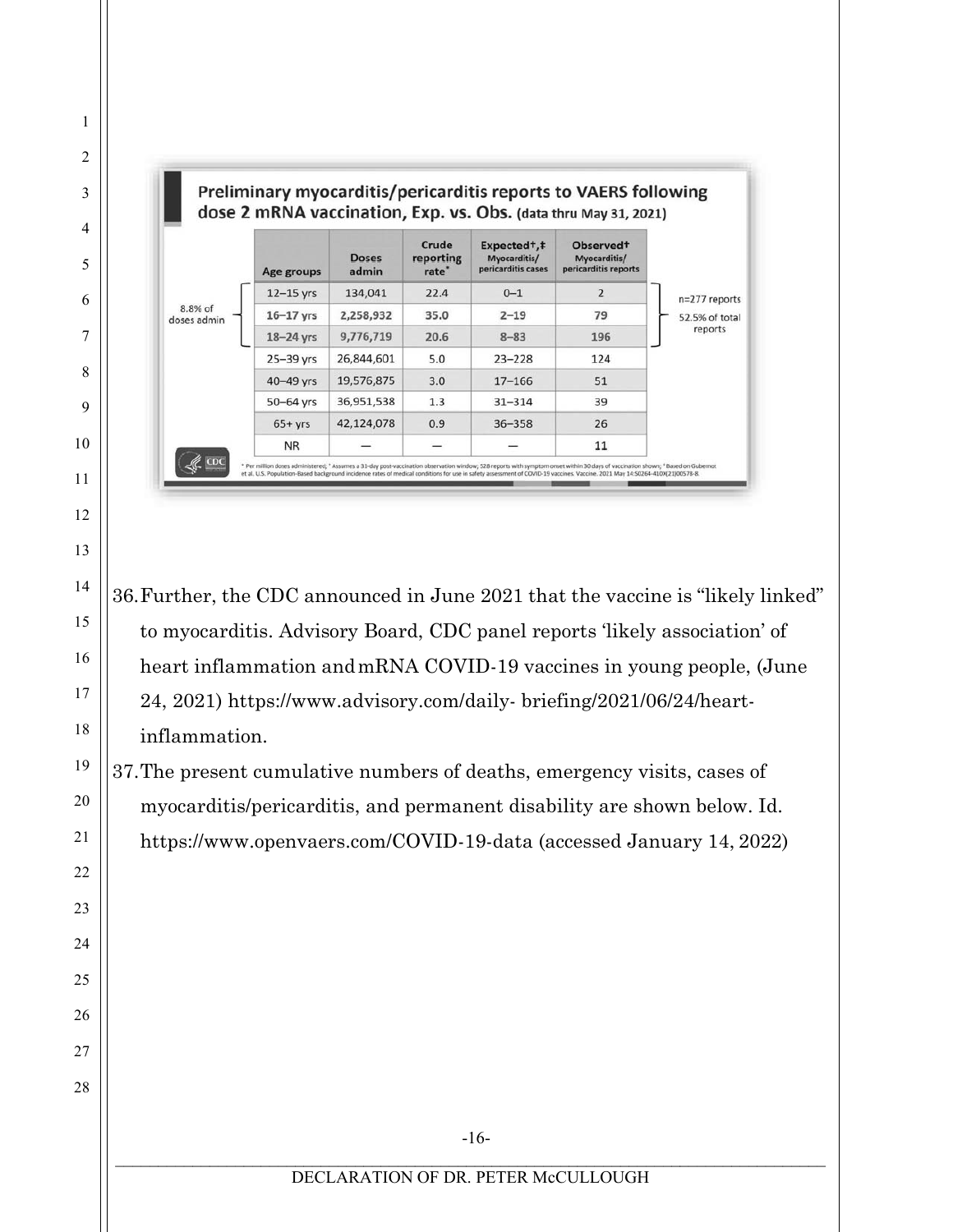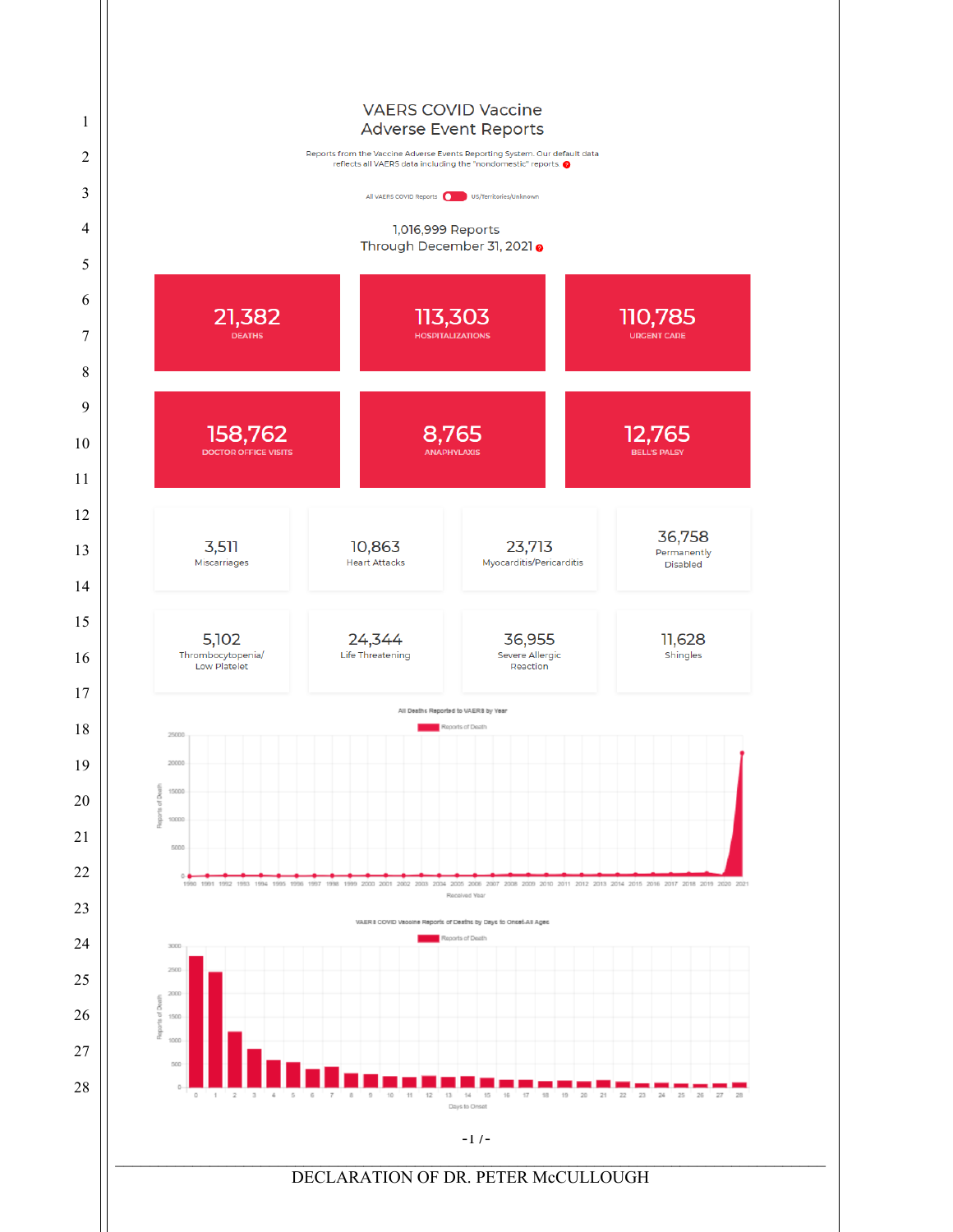38.I have seen and examined adolescent patients with post-COVID-19 myocarditis which typically occurs two days after the injection, most frequently after the second injection of mRNA products (Pfizer, Moderna). The clinical manifestations can be chest pain, signs and symptoms of heart failure, and arrhythmias. The diagnosis usually requires a clinical or hospital encounter, 12- lead electrocardiogram, blood tests including cardiac troponin (test for heart muscle damage), ECG monitoring, and cardiac imaging with echocardiography or cardiac magnetic resonance imaging. Given the risks for either manifest or future left ventricular dysfunction, patients are commonly prescribed heart failure medications (beta-blockers, renin-angiotensin system, inhibitors), and aspirin. More complicated patients require diuretics and anticoagulants. For post- COVID-19 vaccine myocarditis, I follow current position papers on the topic and restrict physical activity and continue medications for approximately three months before blood biomarkers and cardiac imaging arereassessed. If there is concurrent pericarditis, non-steroidal anti-inflammatory agents and colchicine may additionally be prescribed. Multiple medical studies are starting to come out detailing this problem.[i](#page-26-0) Acute myocarditis can lead to sudden death as shown by the case reported by Choi and colleagues.

*See table immediately below*.

-18-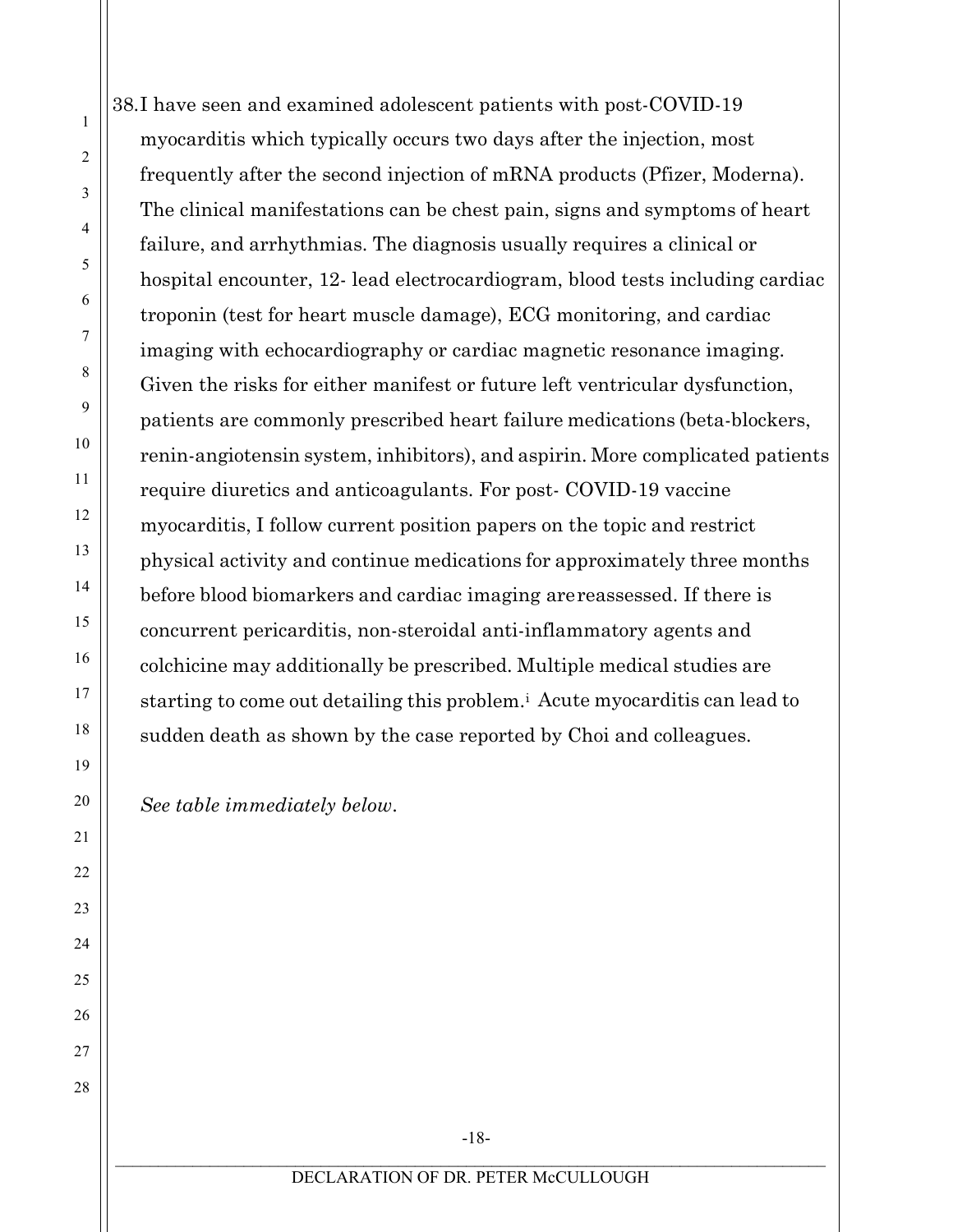

39.The US FDA has given an update on the J&J vaccine concerning the risk of cerebral venous sinus thrombosis and thrombosis with thrombocytopenia in women ages 18-48 associated with low platelet counts. This complication causes a variety of stroke-like syndromes that can involve the cranial nerves, vision, and coordination. Blood clots in the venous sinuses of the brain are difficult to remove surgically and require blood thinners sometimes with only partial recovery. In some cases, special glasses are required to correct vision and these young adults can be expected to miss considerable time away from school undergoing neurological rehabilitation. Because this risk is not predictable no woman under age 48 under any set of circumstances should feel obliged to take this risk with the J&J vaccine. Such catastrophic neurologic thrombotic events could occur in first responders or critical infrastructure employees while on duty.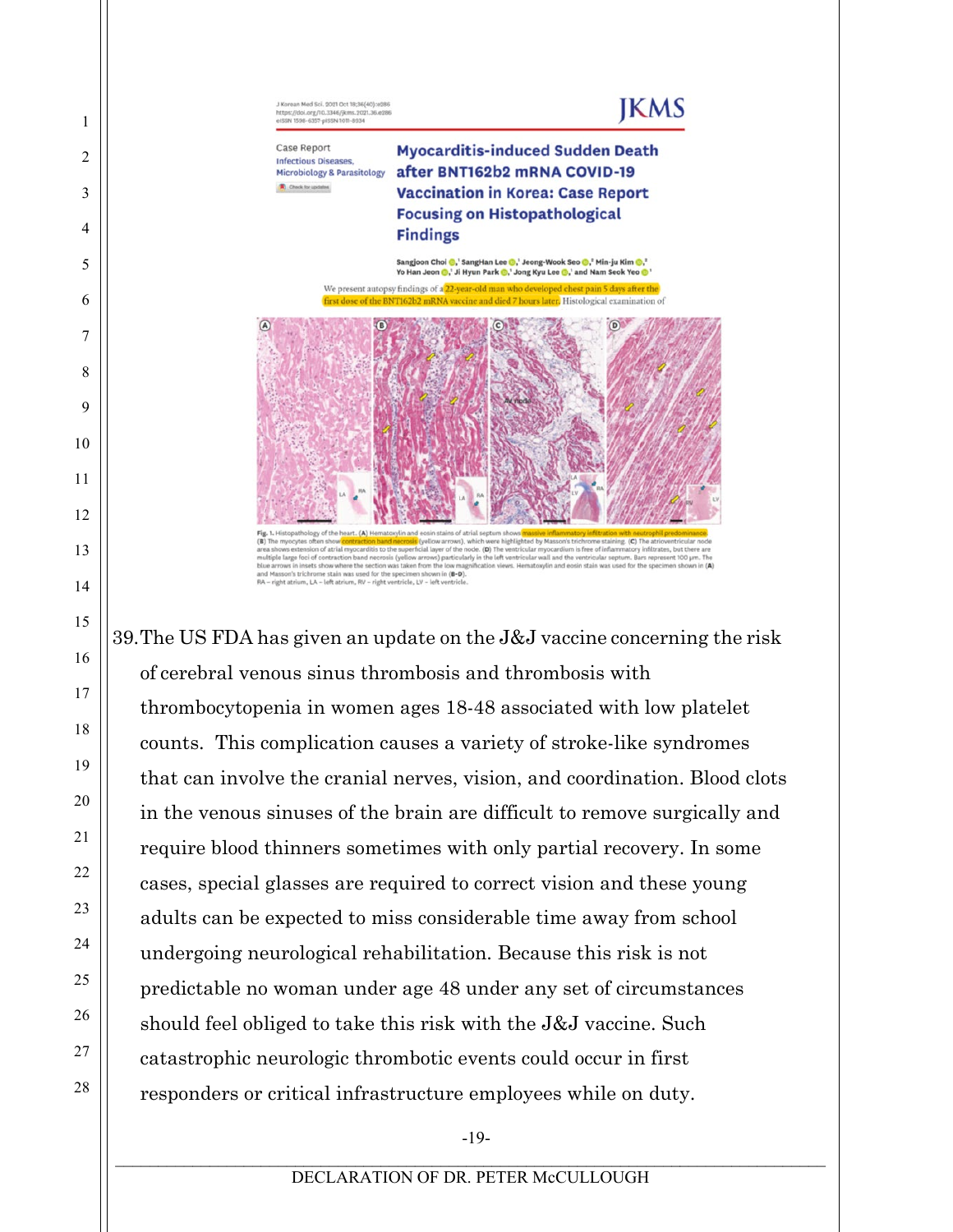https:[//www.fda.gov/news-events/press-announcements/joint-cdc-and](about:blank)[fda-](about:blank) statement-johnson-johnson-COVID-19-vaccine.

1

2

3

4

5

6

7

8

9

10

11

12

13

14

15

16

17

18

19

20

21

22

23

24

25

26

27

28

40.Additionally, the US FDA has an additional warning for Guillen-Barre Syndrome or ascending paralysis for the J&J vaccine which is not predictable and when it occurs can result in ascending paralysis, respiratory failure, the need for critical care, and death. Not all cases completely resolve, and some vaccine victims may require long term mechanical ventilation, or become quadra- or paraplegics. Prolonged neurological rehabilitation is commonly required, and this will call for time away from school and studies for those children injured from the J&J vaccine with Guillen-Barre Syndrome. This syndrome is unpredictable and could occur in a critical worker while on duty and thus potentially harming others (passengers, coworkers, etc). https[://www.fda.gov/media/150723/download.](about:blank) 41.The vaccine is also far less safe than previous vaccines like the meningococcal meningitis vaccine that is typically required on college campuses which in 2019 recorded zero deaths. The COVID-19 vaccines since their EUA approval on May 10, 2021, have already claimed the lives of 15 children and 79 young individuals under age 30 (VAERS).

42.For example, the VAERS (Vaccine Adverse Event Reporting System) data from the CDC shows, for 18-29-year-olds, there have been no deaths from the meningococcal vaccine from 1999 - 2019. See, United States Department of Health and Human Services (DHHS), Public Health Service (PHS), Centers for Disease Control (CDC)/Food and Drug Administration (FDA), Vaccine Adverse Reporting System (VAERS) 1990 - 06/11/2021, CDC WONDER On-line Database. Accessed at https://wonder.cdc.gov/vaers.html on June 23, 2021, 1:43:33 PM, ("Query Criteria"), Attached as Exhibit C. 43.The main side effects people reported from the meningitis vaccine are headache, injection site pain, nausea, chills, and a fever, and even these were limited as no more than fifteen of each were reported. Id. The student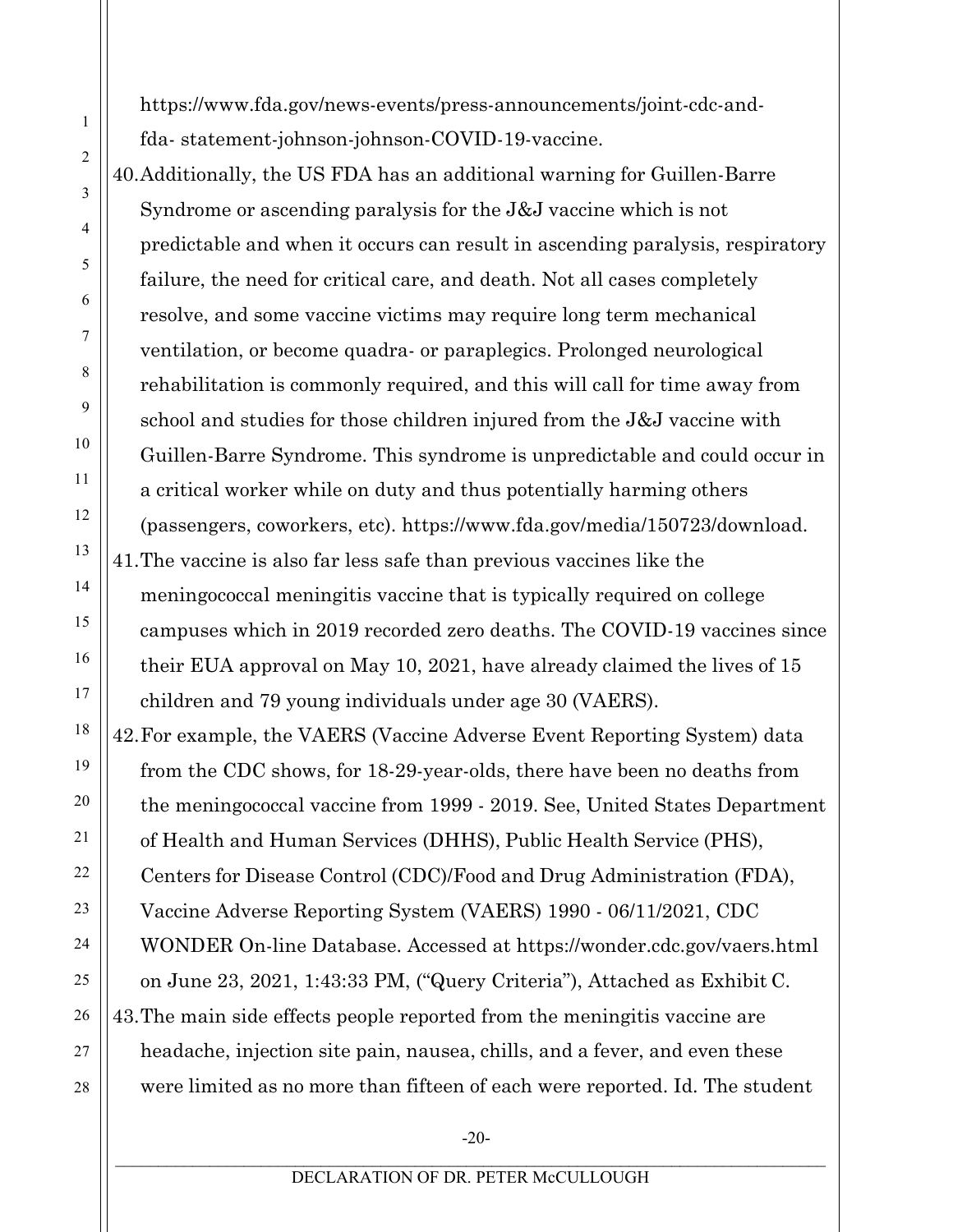population and their parents, in general, accept the requirements for meningococcal vaccination because the vaccines are safe, effective, and do not pose a risk of death, unlike the COVID-19 vaccines.

44.In the brief time the COVID-19 vaccines have been available, there have been many more serious symptoms and even a death of a healthy 13-year-old boy . (See Nationwide VAERS COVID-19 Vaccine Data through June 18, 2021, attached as Exhibit B). Further, milder side effects from the vaccine include changes in hormone and menstrual cycles in women, fever, swelling at the injection site, etc. Jill Seladi-Schulman, Ph.D., Can COVID-19 or the COVID-19 Vaccine Affect Your Period? (May 25, 2021), https[://www.healthline.com/health/menstruation/can-COVID-19-affect-your](about:blank)period#COVID-19-and-men%20strual-cycles (last visited June 26, 2021); Rachael K. Raw, Clive Kelly, Jon Rees, Caroline Wroe, David R. Chadwick, Previous COVID-19 infection but not Long-COVID-19 is associated with increased adverse events following BNT162b2/Pfizer vaccination, (pre-print) https:[//www.medrxiv.org/content/10.1101/2021.04.15.21252192v1](about:blank) (last

visited June 26, 2021).

45. Recent studies from Tess Lawrie, MBBS, PhD, a highly respected evidence-based professional, on the UK's equivalent of the VAERS systems concluded that the vaccines were unsafe for use in humans due to the extensive side effects they are causing. Tess Lawrie, Re. Urgent preliminary report of Yellow Card data up to 26th May 2021, (June 9, 2021), [http://www.skirsch.com/COVID-19/TessLawrieYellowCardAnalysis.pdf](about:blank)

## **RISKS OF COVID-19 VACCINES FOR THOSE RECOVERED FROM COVID-19**

46.There is recent research on the fact that the COVID-19 vaccine is dangerous for those who have already had COVID-19 and have recovered with inferred robust, complete, and durable immunity. These patients were excluded from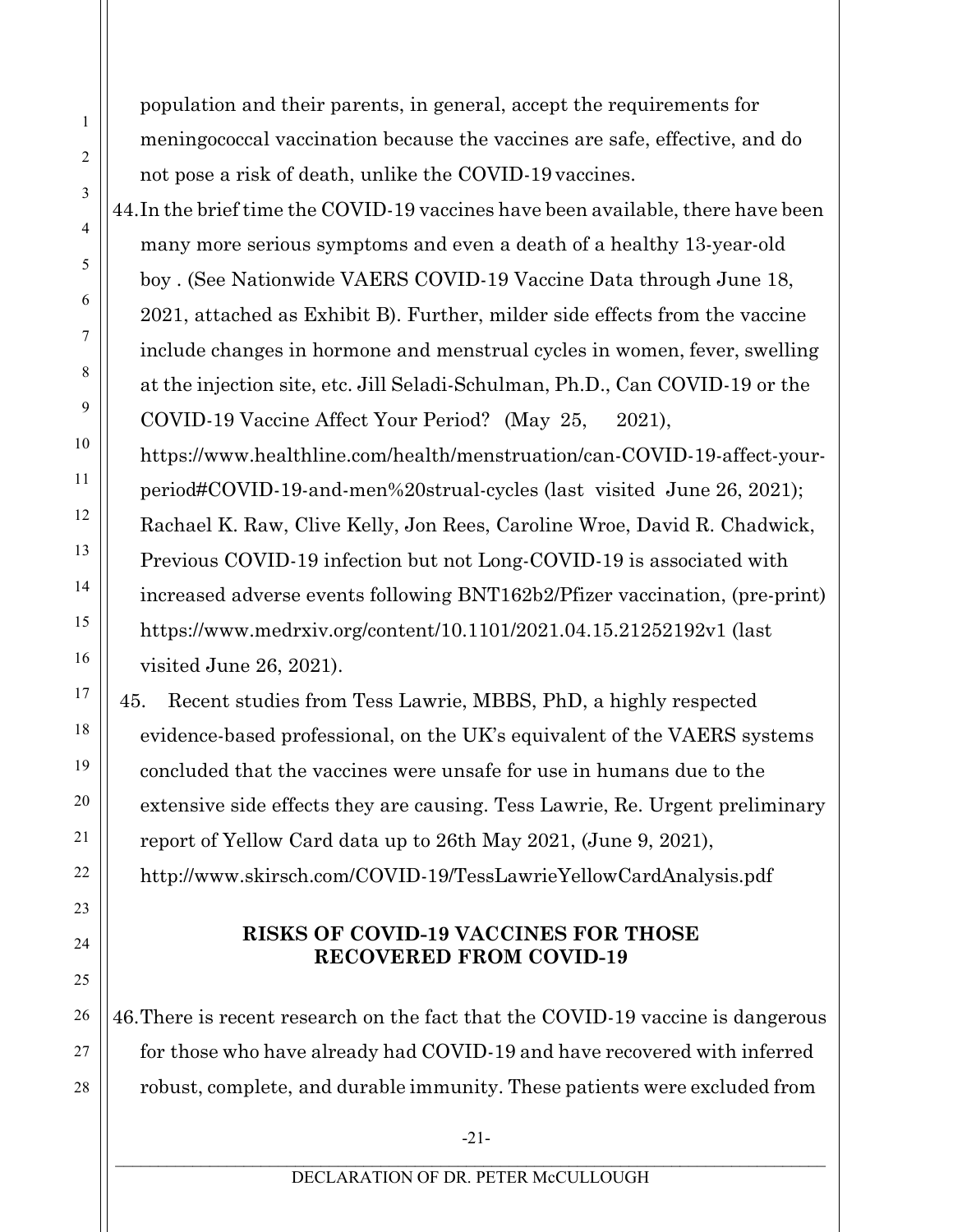the FDA-approved clinical trials performed by Pfizer, Moderna, and J&J. From these trials the safety profile was unknown when the products for approved for Emergency Use Authorization in 2020. There has been no study demonstrating clinical benefit with COVID-19 vaccination in those who have well documented or even suspected prior COVID-19 illness.

47.A medical study of United Kingdom healthcare workers who had already had COVID-19 and then received the vaccine found that they suffered higher rates of side effects than the average population. Rachel K. Raw, et al., Previous COVID-19 infection but not Long-COVID-19 is associated with increased adverse events following BNT162b2/Pfizer vaccination, medRxiv (preprint), https:[//www.medrxiv.org/content/10.1101/2021.04.15.21252192v1](about:blank) (last visited June 21, 2021).

48.The test group experienced more moderate to severe symptoms than the study group that did not previously have COVID-19. Id. The symptoms included fever, fatigue, myalgia-arthralgia, and lymphadenopathy. Id. Raw found that in 974 individuals who received the BNT162b2/Pfizer vaccine, those with a prior history of SARS-CoV-2 or those who had positive antibodies at baseline had a higher rate of vaccine reactions than those who were COVID-19 naive. Id.

49.Mathioudakis et al. reported that in 2020 patients who underwent vaccinationwith either mRNA-based or vector-based COVID-19 vaccines, COVID-19-recovered patients who were needlessly vaccinated had higher rates of vaccine reactions.

50.Krammer et al. reported on 231 volunteers for COVID-19 vaccination, 83 of whom had positive SARS-CoV-2 antibodies at the time of immunization. The authors found: "Vaccine recipients with preexisting immunity experience systemic side effects with a significantly higher frequency than antibody naïve vaccines (e.g., fatigue, headache, chills, fever, muscle or joint pains, in order of decreasing frequency, P < 0.001 for all listed symptoms,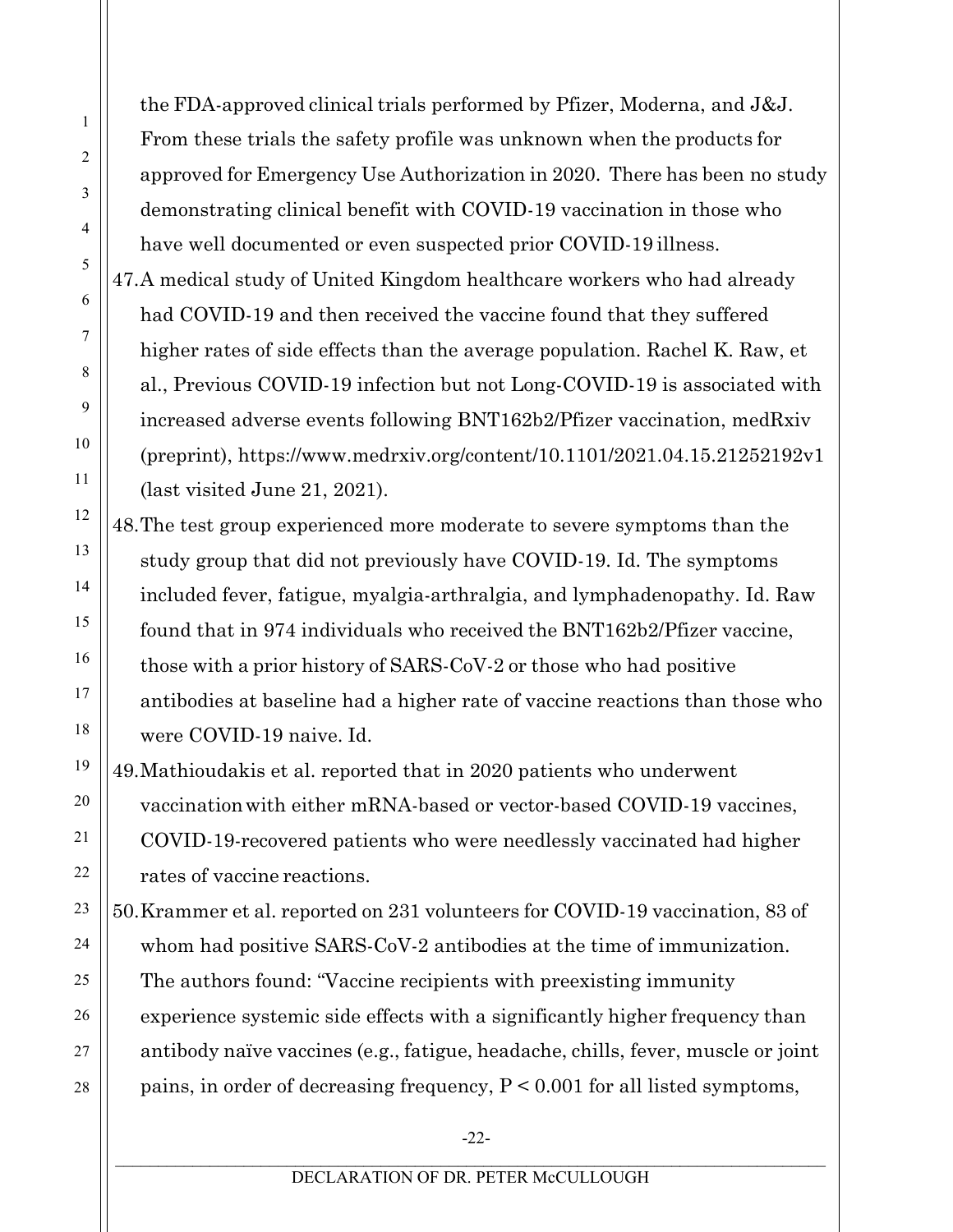Fisher's exact test, two-sided)."

(https[://www.medrxiv.org/content/10.1101/2021.01.29.21250653v1\).](about:blank)

# **NATURAL IMMUNITY TO COVID-19**

51.To my knowledge, there are no trustworthy studies that demonstrate the clinical benefit of COVID-19 vaccination in COVID-19 survivors or those with suspected COVID-19 illness or subclinical disease who have laboratory evidence of prior infection.

52.It is my opinion that SARS-CoV-2 causes an infection in humans that results in robust, complete, and durable immunity for the wild type through Delta strains, and is superior to vaccine immunity which by comparison has demonstrated massive failure including over 10,000 well-documented vaccine failure cases as reported by the CDC before tracking was stopped on May 31, 2021. There are no studies demonstrating the clinical benefit of COVID-19 vaccination in COVID-19 survivors and there are three studies demonstrating harm in such individuals. Thus, it is my opinion that the COVID-19 vaccination is contraindicated in COVID-19 survivors many of whom may be in the student population.

53. Multiple laboratory studies conducted by highly respected U.S. and European academic research groups have reported that convalescent mildly or severely infected COVID-19 patients who are unvaccinated can have greater virus-neutralizing immunity— especially more versatile, longenduring T- cell immunity—relative to vaccinated individuals who were never infected. See Athina Kilpeläinen, et al., Highly functional Cellular Immunity in SARS-CoV-2 Non-Seroconvertors is associated with immune protection, bioRxiv (pre-print),

https[://www.biorxiv.org/content/10.1101/2021.05.04.438781v1](about:blank) (last visited June 26, 2021); Tongcui Ma, et al., Protracted yet coordinated differentiation of long-lived SARS- CoV-2-specific CD8+ T cells during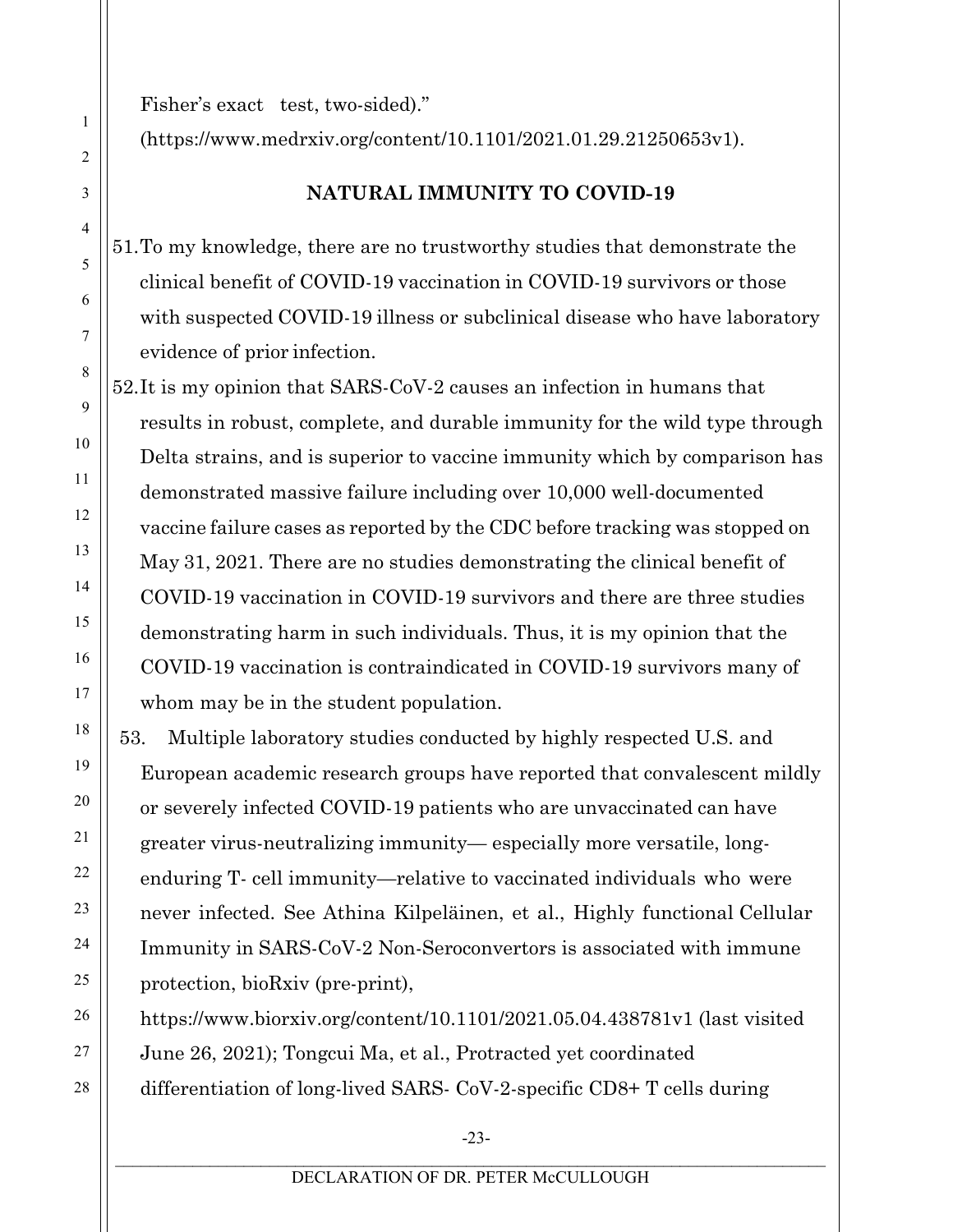COVID-19 convalescence, bioRxiv (pre-print),

https[://www.biorxiv.org/content/10.1101/2021.04.28.441880v1](about:blank) (last visited June 26, 2021); Claudia Gonzalez, et al., Live virus neutralisation testing in convalescent patients and subjects vaccinated against 19A, 20B, 20I/501Y.V1 and 20H/501Y.V2 isolates of SARS-CoV-2, medRxiv (pre-print), https:/[/www.medrxiv.org/](about:blank) content/10.1101/2021.05.11.21256578vl (last visited June 21, 2021); Carmen Camara, et al. Differential effects of the second SARS-CoV-2 mRNA vaccine dose on T cell immunity in naïve and COVID-19 recovered individuals, bioRxiv (pre-print),

https[://www.biorxiv.org/content/10.1101/2021.03.22.436441v1](about:blank) (last visited June 26, 2021); Ellie N. Ivanova, et al., Discrete immune response signature to SARS-CoV-2 mRNA vaccination versus infection, medRxiv (pre-print), https:[//www.medrxiv.org/content/10.1101/2021.04.20.21255677v1](about:blank) (last visited June 26, 2021); Catherine J. Reynolds, et al, Prior SARS-CoV-2 infection rescues B and T cell responses to variants after first vaccine dose, (pre-print), https://pubmed.ncbi.nlm.nih.gov/33931567/ (last visited June 21, 2021); Yair Goldberg, et al., Protection of previous SARS-CoV-2 infection is similar to that of BNT162b2 vaccine protection: A three-month nationwide experience from Israel, medRxiv (pre-print),

https:[//www.medrxiv.org/content/10.1101/2021.04.20.21255670vl](about:blank) (last visited 06/26 21).

54.Cleveland Clinic studied their employees for the effects of natural immunity in unvaccinated people. Nabin K. Shrestha, Patrick C. Burke, Amy S. Nowacki, Paul Terpeluk, Steven M. Gordon, Necessity of COVID-19 vaccination in previously infected individuals, medRxiv (pre-print), https:[//www.medrxiv.org/content/10.1101/2021.06.01.21258176v2](about:blank) (last visited June 21, 2021). They found zero SARS-CoV-2 reinfections during a 5 month follow-up among n=1359 infected employees who were naturally immune remained unvaccinated and concluded such persons are "unlikely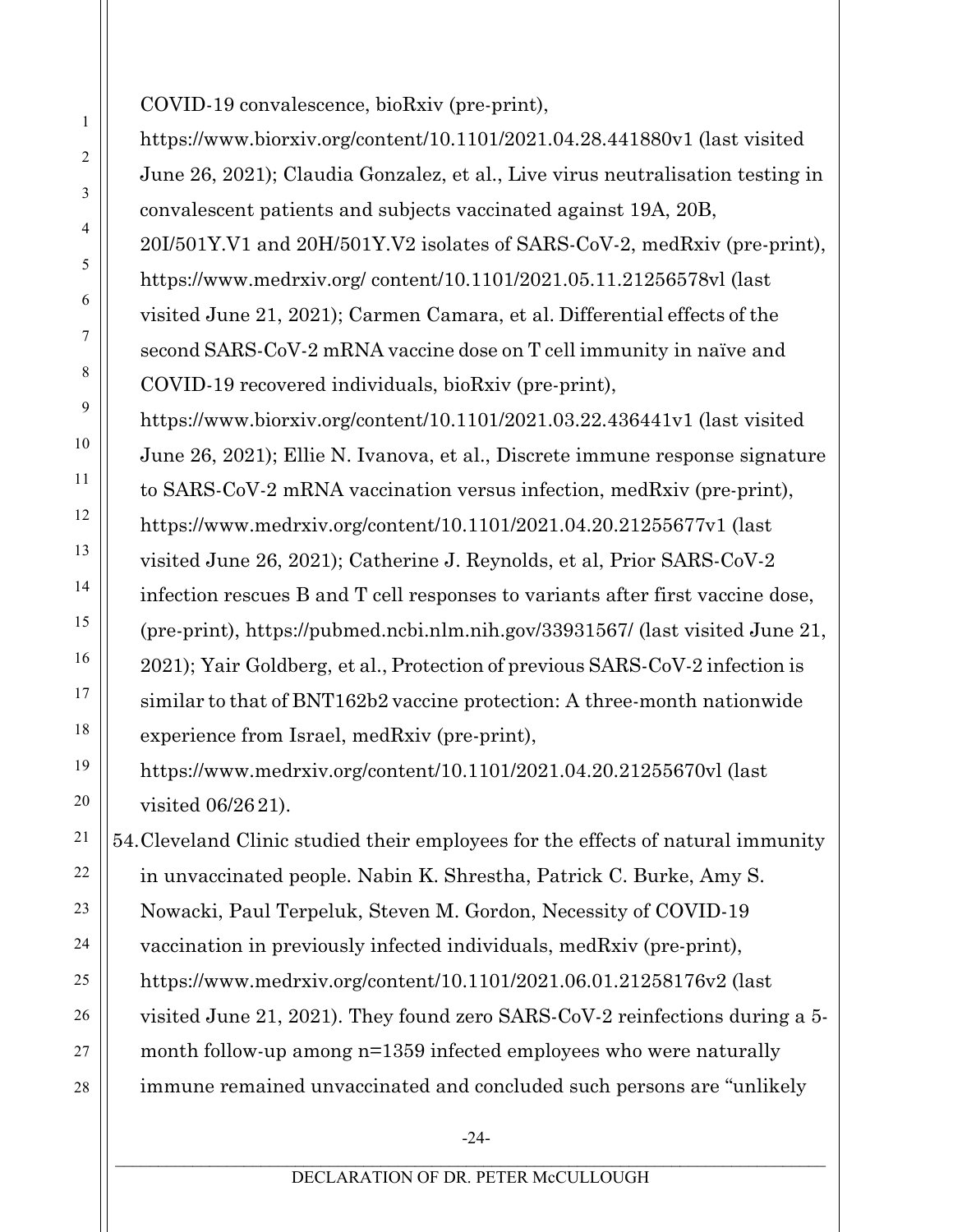to benefit from COVID-19 vaccination." Among those who were vaccinated, unlike the naturally immune, there were vaccine failure or breakthrough cases of COVID-19. Id.

55.An analysis by Murchu et al demonstrated in 615,777 individuals which included well-documented COVID-19 as well as subclinical infections with positive serologies, there was a negligible incidence (<1%) of COVID-19 over the long term. Murchu found no evidence of waning immunity over time suggesting no possibility that future vaccination would be indicated for any reason. https://onlinelibrary.wiley.com/doi/10.1002/rmv.2260.

56.A recently published article in Nature reported that prior infection induces long- lived bone marrow plasma cells which means the antibodies to prevent reinfection of COVID-19 are long-lasting. Jackson S. Turner et. al. SARS-CoV-2 infection induces long- lived bone marrow plasma cells in humans, (May 24, 2021) https[://www.nature.com/articles/s41586-021-03647-4](about:blank)

#### **OPINIONS**

1. In my expert medical opinion which is and is within a reasonable degree of medical certainty, the health risks of taking a COVID-19 vaccine are significantly greater than contracting the Omicron variant of COVID-19. 2. In my expert medical opinion, the epidemic spread of COVID-19, like all other respiratory viruses, notably influenza, is driven by symptomatic persons; asymptomatic spread is trivial and inconsequential.

3. It is my expert medical opinion that the COVID-19 vaccines are progressively losing efficacy over the prevention of COVID-19 and in widely vaccinated countries (Israel, Iceland, Singapore) up to 80% of COVID-19 cases have been previously vaccinated—especially with respect to the Omicron variant. This implies that vaccines have become obsolete with antigenic escape or resistance to variants (e.g. Delta or Omicron) that have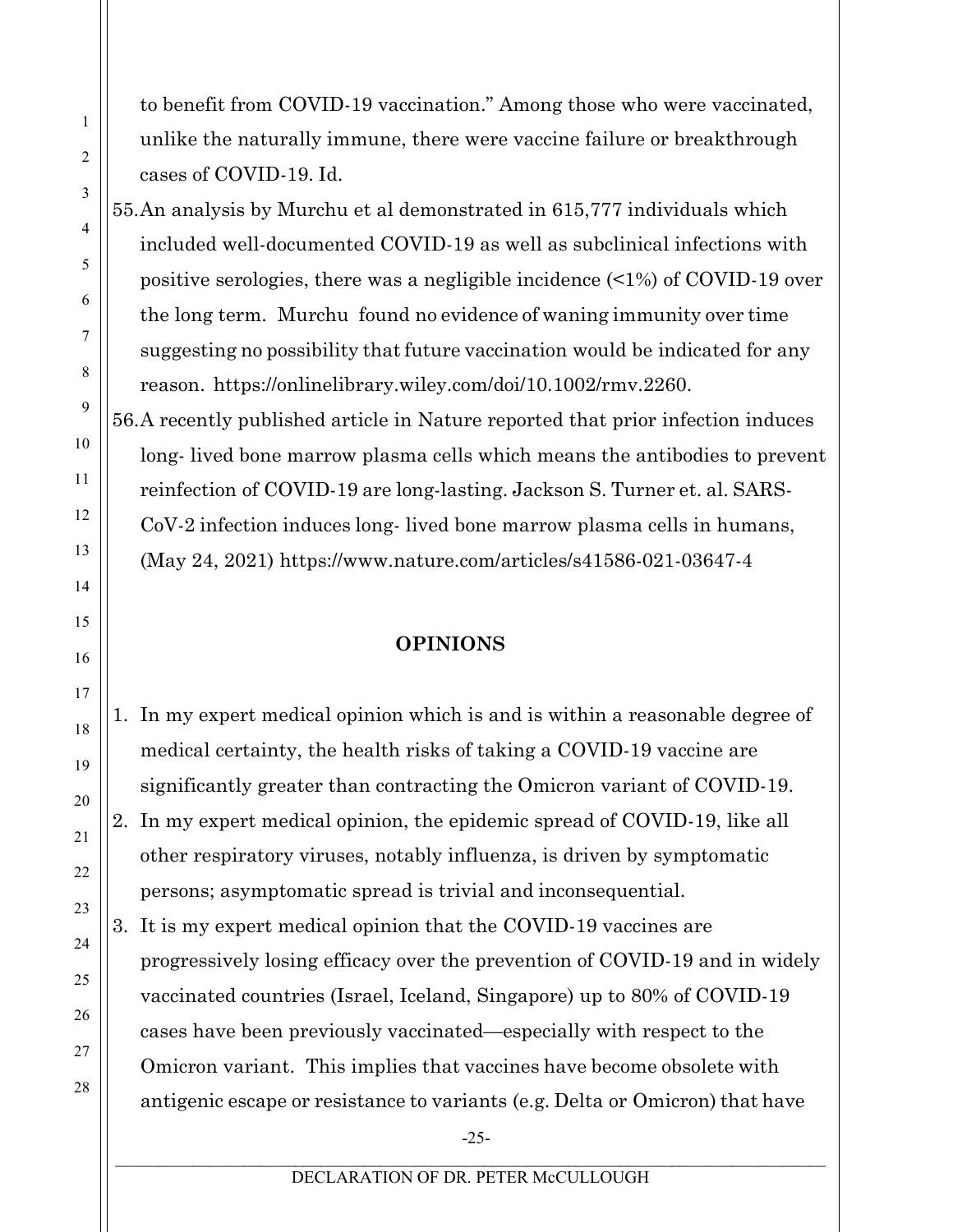evolved to infect persons who were vaccinated against the now extinct wildtype SARS-CoV-2 strain.

4. It is my expert medical opinion that it is not good research or clinical practice to widely utilize novel biologic therapy (mRNA, adenoviral DNA COVID-19 vaccines) in populations where there is no information generated from the registrational trials with the FDA, specifically COVID-19 survivors, suspected COVID-19-recovered, pregnant or women who could become pregnant at any time after investigational vaccines.

5. In my expert medical opinion, the risks associated with the investigational COVID-19 vaccines outweigh any theoretical benefits, are not minor or unserious, and many of those risks are unknown or have not been adequately quantified nor has the duration of their consequences been evaluated or is calculable. Therefore, in my expert medical opinion, the Emergency Use Authorization and mandatory administration of COVID-19 vaccines creates an unethical, unreasonable, clinically unjustified, unsafe, and unnecessary risk to Firefighters. Likewise, in my medical expert opinion, the mandatory administration of COVID-19 vaccines in county employees creates unnecessary risk to the employees and other citizens who rely on first responders and other critical infrastructure workers.

Sworn and subscribed to this 14th day of January, 2022:

Dr. Peter A. McCullough, M.D., M.P.H.

4 5 6 7 8 9 10 11 12 13 14 15 16 17 18 19 20 21 22 23 24 25 26 27 28

1

2